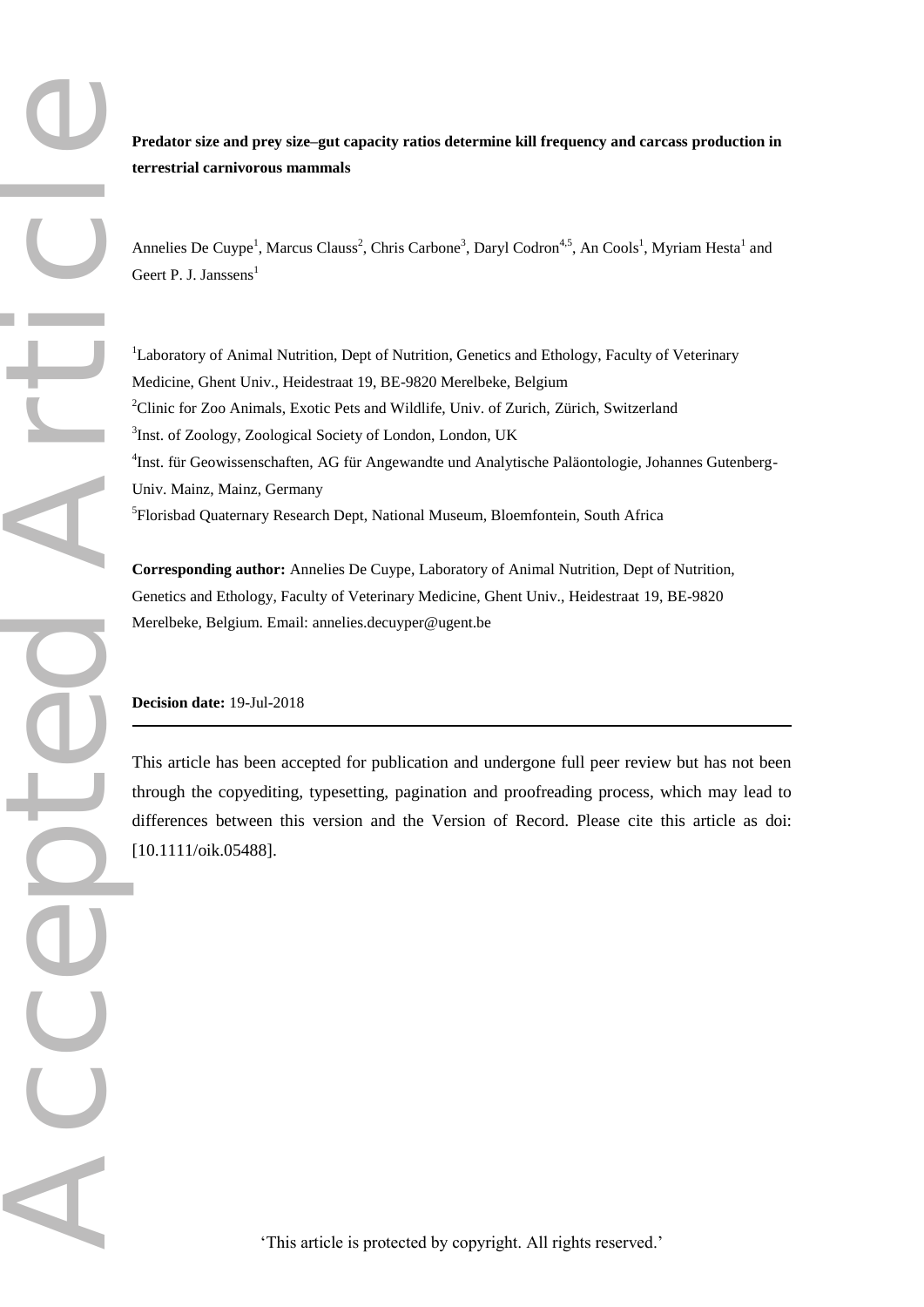CC

Carnivore kill frequency is a fundamental part of predator–prey interactions, which are important shapers of ecosystems. Current field kill frequency data are rare and existing models are insufficiently adapted to carnivore functional groups. We developed a kill frequency model accounting for carnivore mass, prey mass, pack size, partial consumption of prey and carnivore gut capacity. Two main carnivore functional groups, small prey-feeders versus large prey-feeders, were established based on the relationship between stomach capacity (C) and pack corrected prey mass (iMprey). Although the majority of small preyfeeders is below, and of large prey-feeders above a body mass of 10–20 kg, both occur across the whole body size spectrum, indicating that the dichotomy is rather linked to body size-related ecology than physiology. The model predicts a negative relationship between predator size and kill frequency for large prey-feeders. However, for small prey-feeders, this negative relationship was absent. When comparing carnivore prey requirements to estimated stomach capacity, small carnivores may have to eat to their full capacity repeatedly per day, requiring fast digestion and gut clearance. Large carnivores do not necessarily have to eat to full gastric capacity per day, or do not need to eat every day, which in turn reduces kill frequencies or drives other ecological processes such as scavenging, kleptoparasitism, and partial carcass consumption. Where ecological conditions allow, large prey-feeding appears attractive for carnivores, which can thus reduce activities related to hunting. This is particularly so for large carnivores, who can achieve distinct reductions in hunting activity due to their relatively large gut capacity.

Key words: predator–prey size ratio, gut capacity, kill frequency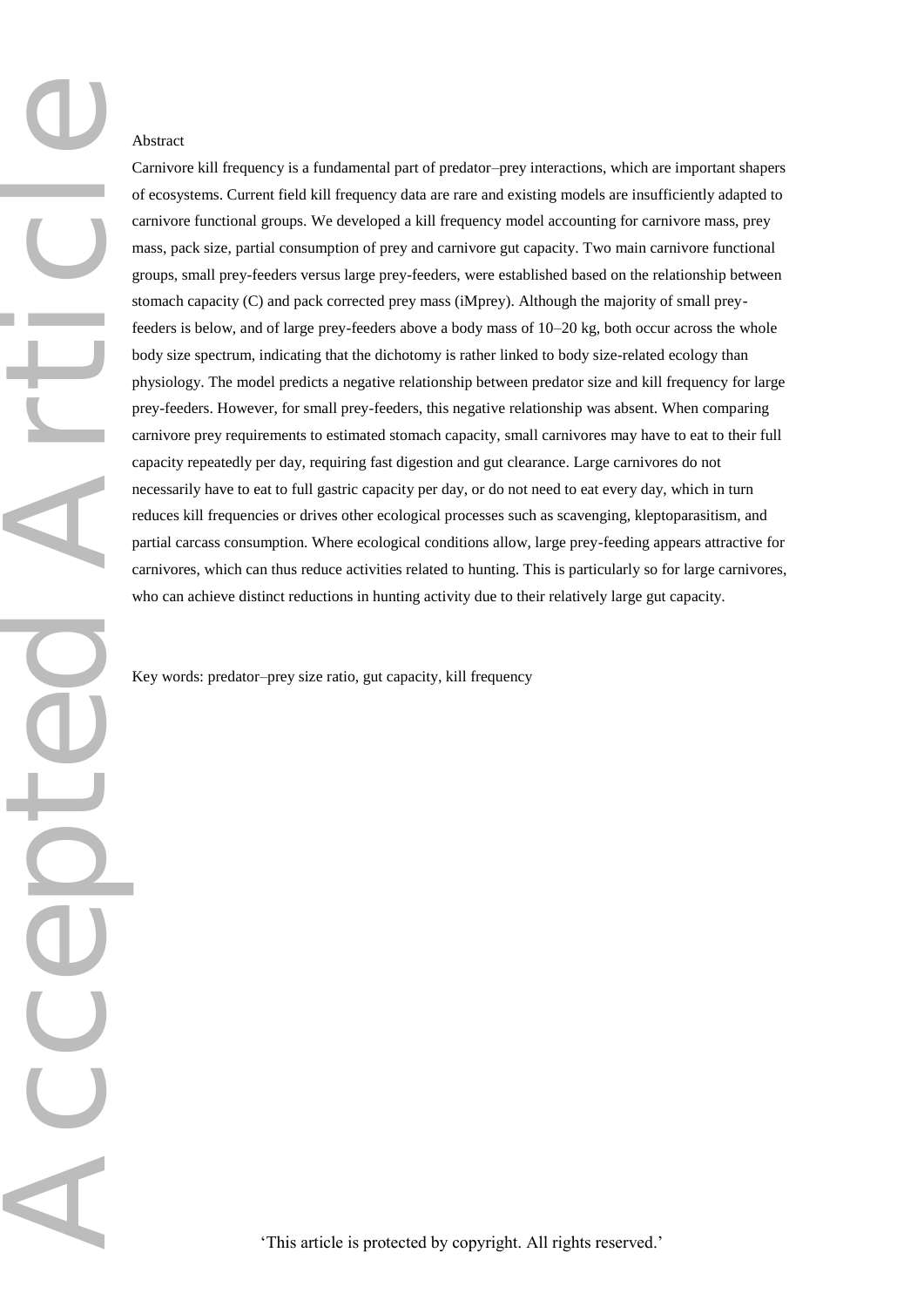### **Introduction**

Terrestrial carnivores are important drivers of the top-down control of ecosystems and the shaping of community structure, through both predation and intraguild interactions (Terborgh 1992, McLaren and Peterson 1994, Ritchie and Johnson 2009). Predator-prey relationships are considered fundamental for studying terrestrial and marine ecosystems (Cohen et al. 1993, Heithaus 2001, Carbone et al. 2014). Relating predator size to prey size is a commonly used approach to describe community interactions and feeding relationships at an interspecific level (Rosenzweig 1966, Holling et al. 1976, Paine 1976, Carbone et al. 1999, Tucker et al. 2016, Codron et al. 2018). For example, it is known that carnivore body size drives the choice for a specific prey size (Peters 1983, Carbone et al. 1999, 2014): a switch from small to large prey feeding occurs at a body mass threshold of about 20 kg (Carbone et al. 1999, 2007). Small carnivores (<20kg) tend to specialize on very small prey (vertebrates and a considerable amount of invertebrates) whereas large carnivores (>20kg) tend to opt for large vertebrates equal to or exceeding their own mass (Carbone et al. 2007). Correspondingly, it has been calculated that larger terrestrial carnivores need to hunt and kill less frequently (Peters 1983, Vézina 1985) and can generally be less active (Jeschke 2007, Rizzuto et al. 2018) and have more daily sleep (in contrast to decreasing daily sleep time with body size in herbivores; Siegel 2005). The explanations for the prey size dichotomy and its consequences have focused on the energetics of hunting (Carbone et al. 1999, 2007, Rizzuto et al. 2018) and on detection and encounter rates (Pawar et al. 2012, Carbone et al. 2014). In the present contribution, we use a model for the calculation of kill frequencies to draw attention to another aspect of carnivore physiology, namely a putative discrepancy in the scaling of energy requirements and maximum stomach capacity.

Reports of field kill frequency data are scarce and almost exclusively available for large carnivores, because of the labour intensive field methods and the fact that small prey items are mostly consumed entirely and therefore missed by field methods. Some publications give kill frequencies for small carnivores (e.g. van Aarde 1980; feral cat) but derive the data from caloric requirement estimations rather than on direct observations. Others only consider prey-specific kill frequencies (e.g. the number of moose killed by wolves) and do not consider all prey species killed by the carnivore (e.g. Zimmermann et al. 2015).

Apart from field kill frequency observations, efforts have been made to estimate carnivore kill frequency for a broad carnivore range based on carnivore prey size and energetic requirements (Peters 1983, Vézina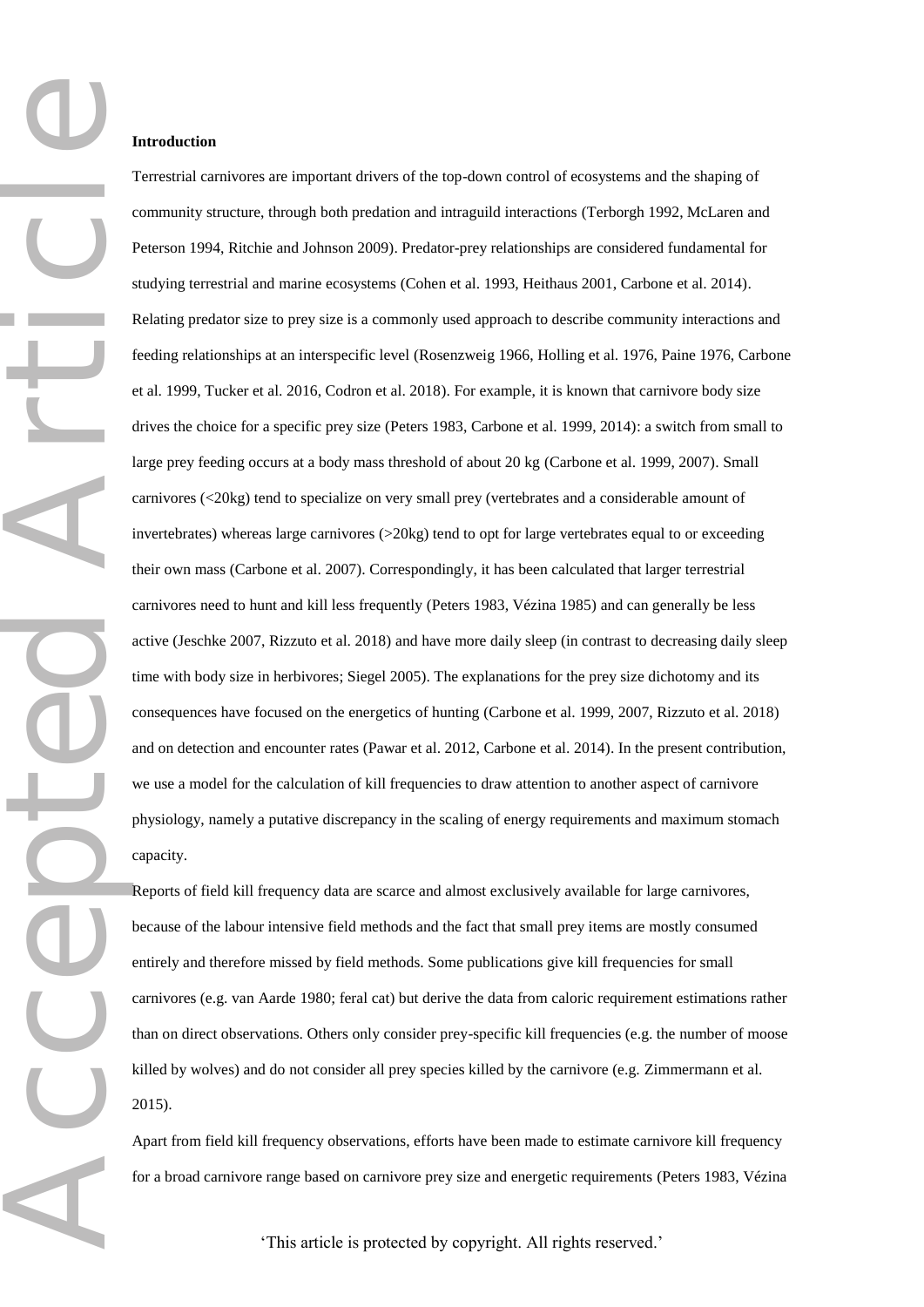1985). In order to do so, simply stated, data on predator daily food intake (or ingestion rate) are divided by the average prey size of the predator. Typically, these kill frequency estimates predict a decrease in kill frequency with (i) predator body size and (ii) prey size for a range of mammalian and avian carnivores. These models predict that smaller carnivores require higher kill frequencies and thus need to invest a significant portion of their day hunting. Larger carnivores can afford to be 'lazy' since they can produce prey surplus on top of their energetic maintenance requirements (Jeschke 2007).

Several factors have not been accounted for in previous kill frequency modelling. Predators taking large prey can feed selectively, meaning that they can afford to consume highly digestible body parts such as muscles and organs (Hornocker 1967, Bowland and Bowland 1991, Stahler et al. 2006, Gidna et al. 2014, Bosch et al. 2015), whereas predators that kill comparatively small prey will consume their prey entirely (Mills 1996, Bothma and Coertze 2004, Anwar et al. 2011) including less digestible body parts (i.e. fur, skin, bones). Predators might not be able to fully consume large prey, due to the limitation of their own intake capacity; not considering predators separately whose prey does or does not exceed intake capacity may lead, for example, to unrealistic estimates of kill frequencies for a 4 kg cat of 0.8 (Vézina 1985) or 1.6 (Peters 1983) times per day, rather than the 'multiple times' considered realistic for cats (Bradshaw 2006).

Accepted Article Therefore, we wanted to explore the relationship between kill frequency and carnivore body size. In doing so, we develop a kill frequency model based on carnivore mass, the average of most common prey mass per carnivore species, the carnivore specific maintenance energy requirements and metabolisable energy in prey, and an estimate of hunting pack size. Instead of basing the division in carnivore functional groups on carnivore body mass (large vs small predator, with a threshold at which prey size switches), carnivores were appointed to one of two functional groups based on the relation of gut capacity to prey size. The question of how selectively and how much a carnivore will consume will be constrained by the gut capacity, which limits the biomass intake at larger prey sizes (Chakrabarti et al. 2016). Whenever the gut capacity is assumed to exceed prey size, the carnivore is considered a small prey-feeder. Whenever the prey size exceeds the gut capacity, the carnivore is considered a large prey-feeder. The inclusion of gut capacity expands the approaches used in the models of Peters (1983) and Vézina (1985) where energy requirements were derived from caloric food intake data of mainly captive animals (Farlow 1976), which makes it impossible to differentiate gut capacity from energetic requirements. According to the functional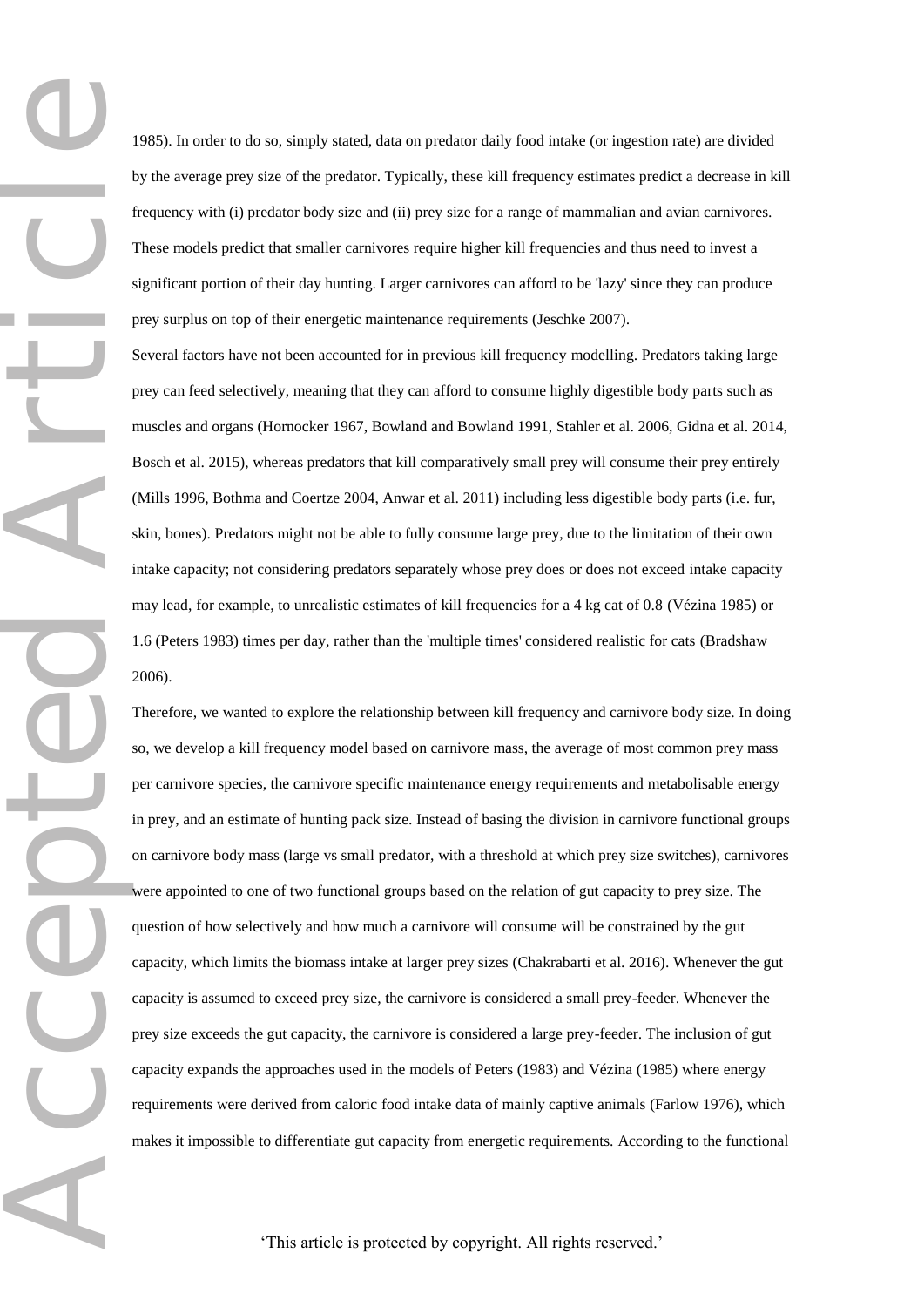group, prey energetic adjustments are made concerning incomplete and selective use vs complete and non-selective use of prey.

Our working hypothesis was that if the mean prey mass available for the individual predator at a kill scaled lower than, or similar to, energy requirements, then no reduction in kill frequency would occur with increasing predator mass; in contrast, if the prey mass available for the individual predator scaled higher than energy requirements, then a reduction in kill frequency would occur with increasing predator mass. We expected that these results would depend on the difference in the relationship between prey mass and gut capacity.

### **Material and methods**

## *Data set (Supplementary material Appendices 1 and 2)*

Accepted Article A literature review was performed using Web of Knowledge, Pubmed and Google scholar, from January 2014 to December 2015, to identify potentially eligible studies reporting feeding habits of wild carnivores. The literature search was conducted following Leenaars et al. (2012) by using two search terms, one based on the order of the Carnivora (latin name, common name, singular and plural) and the second on feeding habit associated factors (prey size, pack size, kill frequency, gut capacity), including all possible synonyms (e.g. nutrition, feeding habit). Aquatic carnivores or carnivores that depend on aquatic foraging strategies, as well as carnivores whose diet consists mainly ( $\geq$  50 %) of vegetation and/or invertebrates were excluded (based on the quantitative dataset on mammalian diets of Wilman et al. 2014). The latter was done given the difference in foraging strategies between terrestrial vertebrate-prey feeders and omnivorous carnivores, and aquatic carnivores. Clearly, these foraging strategies differ in terms of search and feeding time (e.g. the difference in dispersal of terrestrial vertebrate and invertebrate prey; in the marine environment several small prey can be 'subdued' in the same hunting bout by filterfeeding whereas this is not possible in terrestrial environments; cf. Pawar et al. (2012) and Carbone et al. (2014)).

The following data were extracted from each publication: carnivore species, study location, methods used for diet analysis (scats, kill remains, live views, gastrointestinal content, regurgitation), number of samples, carnivore sex, most frequent prey based on frequency of occurrence (=identified prey items of a certain species/total number of scats or other (%)) or relative frequency of occurrence (= identified prey items of a certain species/total number of prey items  $(\%)$ ), pack size (number of animals) (N<sub>pack</sub>), kill frequency (1 kill/x days) (the 'real' or actually observed kill frequency) and maximal gut capacity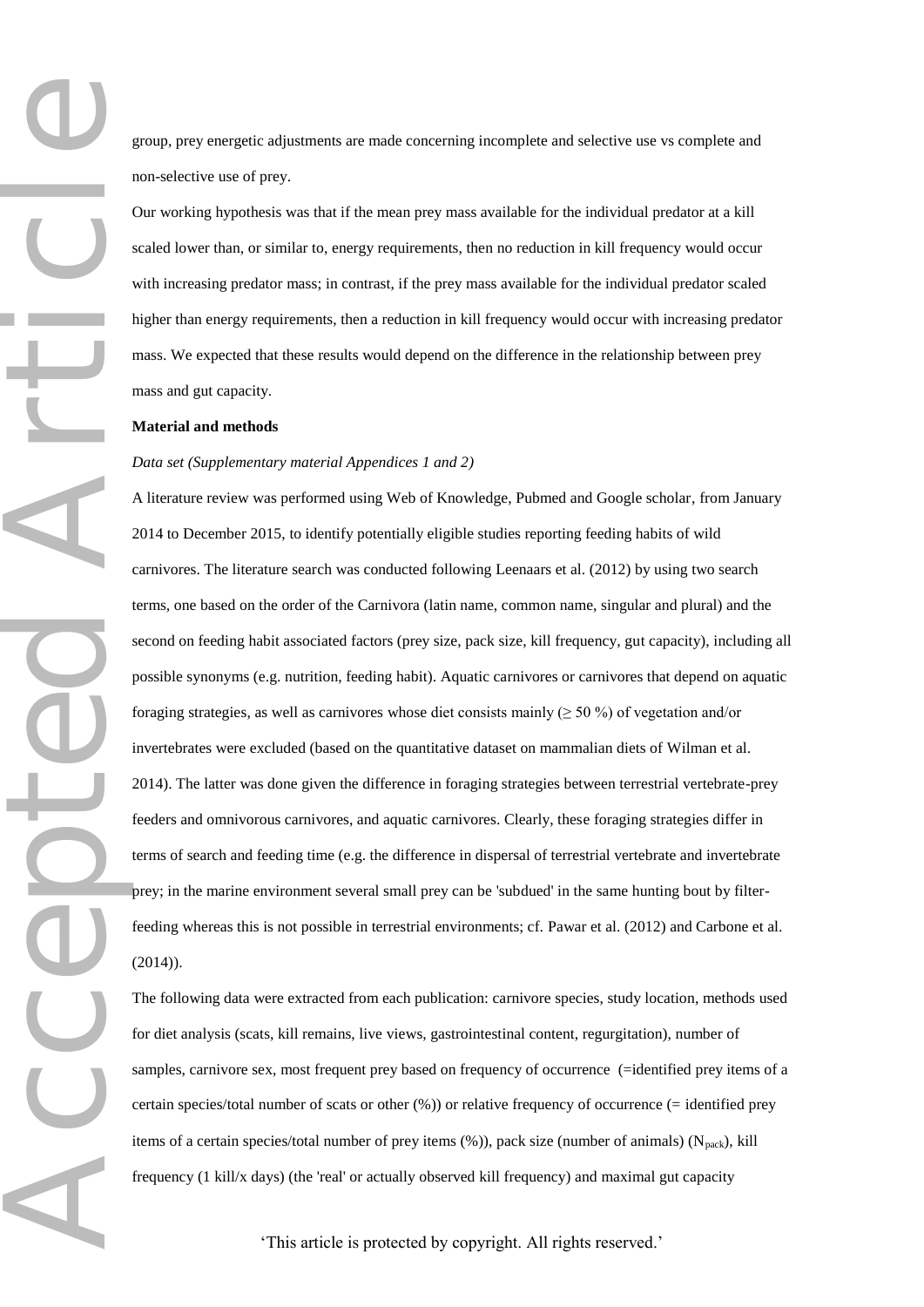Accepted Article

(kg/carnivore/feeding event) (C). Typically, in herbivores, gut capacity estimates are obtained by measuring the total content of the gastrointestinal tract (Parra 1978, Müller et al. 2013). The carnivore estimates used here stem from the maximal stomach (and not total gut) capacity reported in literature. Nonetheless, these estimates can be considered reliable since the carnivore stomach acts as a 'batch reactor' from which food is dispersed, hence playing a decisive role in the maximal contents that can be sustained in the gastrointestinal tract (Hume 2002). For the lion (*Panthera leo*), the spotted hyena (*Crocuta crocuta*), the tiger (*Panthera tigris*), the leopard (*Panthera pardus*), the cheetah (*Acinonyx jubatus*) and the African wild dog (*Lycaon pictus*), we included the reviews of Hayward and collaborators (Hayward and Kerley 2005, Hayward 2006, Hayward et al. 2006abc, 2012). Therefore, publications used in these reviews were excluded from the dataset to avoid doubling of information. For pack size, maximal gut capacity and kill frequency data, additional literature searches were conducted. For more detailed information on data acquisition, see the Supplementary material Appendix 2.

Actually observed kill frequency data were corrected for the pack size of the carnivore species, obtained from the publication itself (i.e., dividing the reported frequency with pack size). Kill frequencies that apply only to a specific prey species (e.g., the number of moose killed by wolves, irrespective of other prey taken in the same time period) were not taken into account since these estimates did not consider all prey species hunted by the carnivore (Kroshko et al. 2016). Per carnivore species, the average of most common prey mass ( $M_{prey}$ ), the average  $N_{Pack}$  and the average actually observed kill frequency were calculated. We are aware that environmental conditions (such as season or geographical location) (e.g. Zalewski 2005) or the sex within dimorphic species (e.g. Zalewski 2007) can affect the prey size hunted by the carnivore. However, the initial aim was to assess the effect of carnivore body size on kill frequency, and hence generalisations are required. We are also aware that pack size is a general term and can differ depending on the context (population group, foraging group, feeding group, breeding group; Gittleman 1989). However, many reports describe pack size as is, without differentiation of groups. Additionally, one has to generalize in order to study the relationship body size vs kill frequency, hence  $N<sub>pack</sub>$  data obtained in this dataset are of an averaged kind, with the preference, if reported, of the pack size number concerning the feeding group.

*Kill frequency modelling*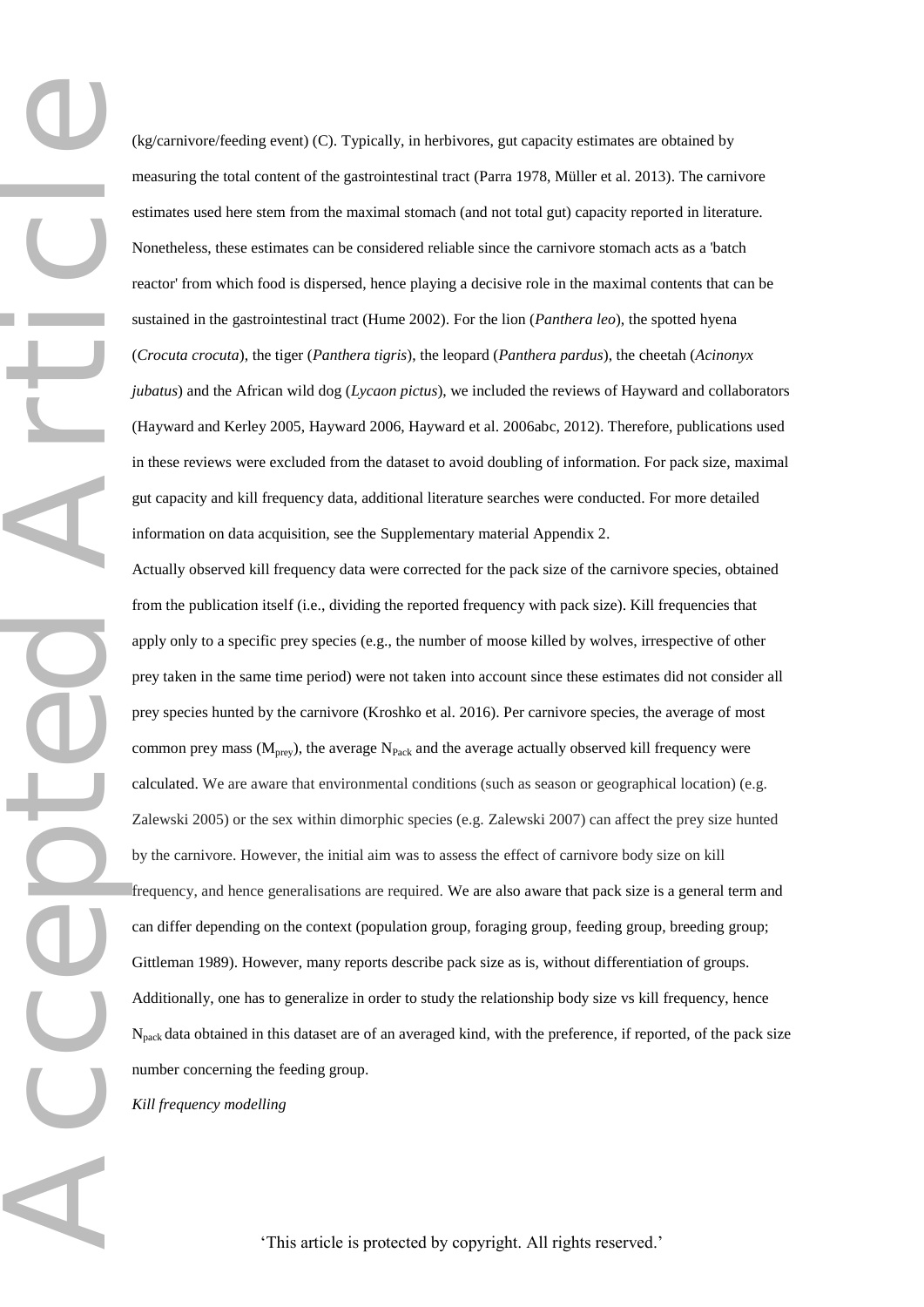A theoretical kill frequency (KF) model was developed based on  $M_{pred}$ ,  $M_{prev}$ , carnivore specific maintenance energy requirements  $(Q_{pred})$  and metabolisable energy in prey ( $E_{prey}$ ). For each species, KF is calculated as  $Q_{pred}$  /  $E_{prey}$ .

Based on the scaling relationships of

$$
M_{\text{prey}} \sim M_{\text{pred}}^p
$$

$$
Q_{pred} \sim M_{pred}^{\quad q}
$$

and the assumption that the energy content of prey is directly proportional to prey mass, we would expect  $KF \sim M_{pred}^{(q-p)}$ 

However, given the occurrence of pack hunting, and our considerations about feeding selectivity and gut capacity, several modifications to this simple concept need to be applied. Under the assumption that pack size scales with predator mass

$$
N_{pack} \sim M_{pred}^{n}
$$

the amount of prey available for the individual predator  $(iM<sub>prev</sub>)$  scales to

 $iM_{\text{prey}} \sim M_{\text{pred}}^{\text{(p-n)}}$ 

and therefore

 $KF \sim M_{pred}^{(q-p+n)}$ 

Note that a scaling of pack size with body mass may not be expected, but data for individual species must be corrected for pack size nevertheless.

The relationship of  $M_{prey} \sim M_{pred}^p$  needs to be established for several groups of predators, in relation to their gut capacity C. We divided predators into those where  $iM_{prey}$  < 1% of C (i.e., predators mainly preying on insects), those where 1% of  $C < iM_{prey} < C$  (or 'small prey-feeders'), and those where  $C <$  $iM<sub>prev</sub>$  (or 'large prey-feeders' who cannot consume their average prey in one meal). As long as the mass of an individual prey item ( $M_{prey}$ ) is smaller than C,  $M_{prey}$  is the main driver of KF in our dataset. As soon as  $M_{prey}$  is larger than C, however, C becomes one factor constraining KF. The  $E_{prey}$  for small prey-feeders was estimated at 5348 kJ/kg fresh weight calculated from data given by Plantinga et al. (2011), and prey items < 5 kg were considered to be completely edible whereas prey items of > 5 kg were considered 95% edible (due to inedible portions of skin and skeleton). For large prey-feeders, prey was considered to be consumed as 70% (Mills 1990, Stander 1992, Caro 1994) at a E<sub>prey</sub> of 8048 kJ/kg fresh weight (the average value given by Bosch et al. 2015, taking into account the selective feeding of wolves *Canis lupus*). Large prey predators were assumed to only consume the equivalent of their gut capacity C per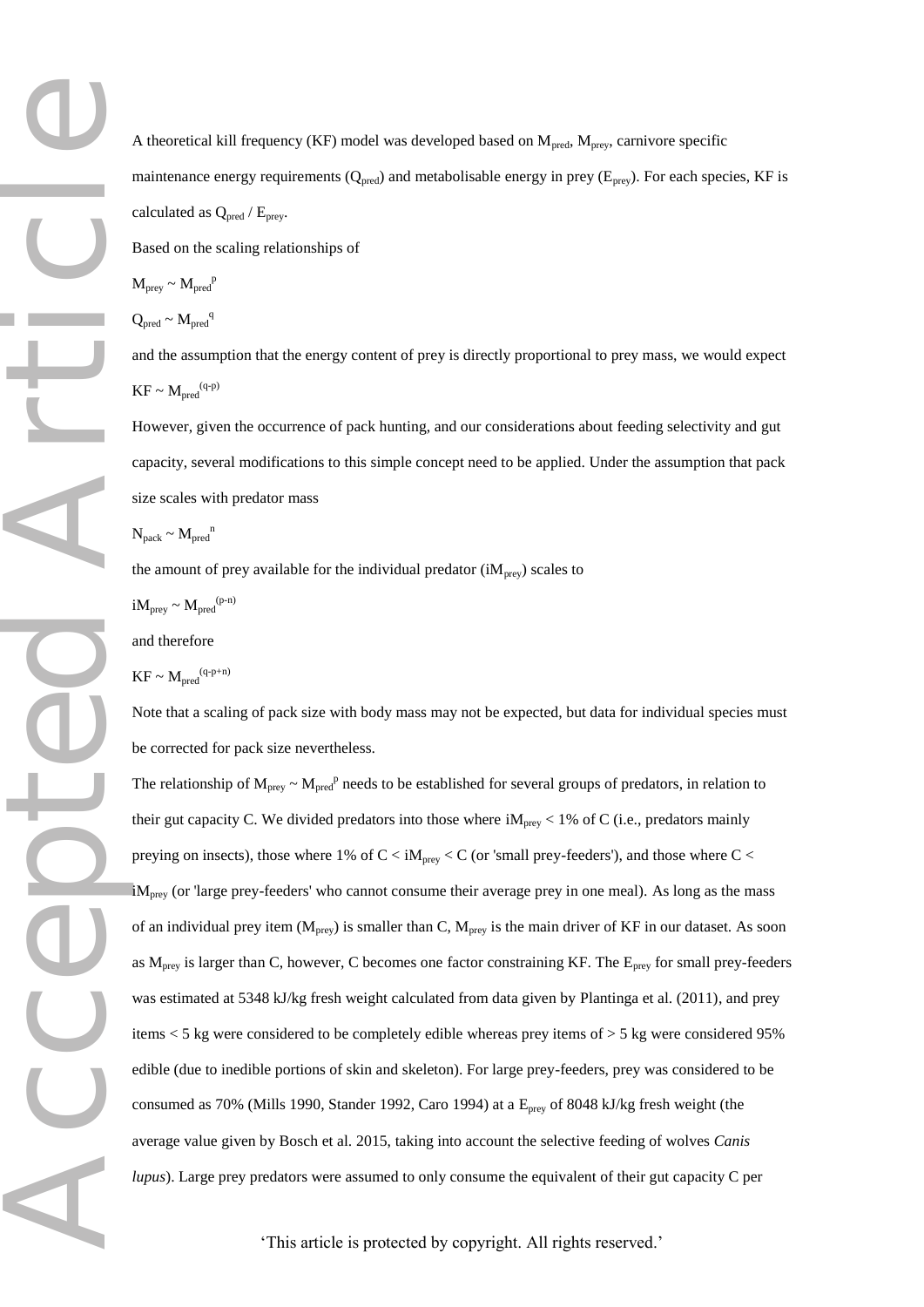day. For this group, KF estimates were either based on a single-day feeding on their prey (in a selective mode, i.e. eating the amount of C at 8048 kJ/kg) or a complete consumption of their prey (in a nonselective mode, i.e. with 95% consumption at 5348 kJ/kg, over more than one day), to outline theoretical minimum and maximum kill frequencies.

Following Nagy et al. (1999), we parameterize the relationship of  $Q_{pred} = b M_{pred}^q$  as  $Q_{pred} = 791kJ$  $M_{pred}$ <sup>0.85</sup> d<sup>-1</sup>. Hence, maintenance energy requirements are based on field metabolic rates (FMR). The latter is advantageous since data are based on exclusively free ranging animals rather than mainly captive animals (Farlow 1976, Peters 1983, Vézina 1985), and derive physiologically from energy expenditure and not from intake (as in the Farlow dataset used by Peters 1983 and Vézina 1985). One must hereby acknowledge that  $Q_{pred}$  is based on the assessment of field metabolic rates (FMR) by scaling it to body mass. Next to body mass, other factors such as taxonomy, diet, habitat and season may determine the FMR of animals.

Evaluations of scaling relationships were performed using linear regressions for log-transformed data in generalized least squares (GLS) in R using the package nlme (Pinheiro et al. 2011). To account for the phylogenetic structure of the dataset, data were linked to a phylogenetic tree (Fritz et al. 2009), and also analysed in phylogenetic generalized least squares (PGLS) with the phylogenetic signal  $\lambda$  estimated by maximum likelihood, using the package caper (Orme et al. 2010). Using GLS regression to analyse the data is important for a comparison with previous work that is also based on linear regression (Peters 1983; Vézina 1985), and with PGLS results, and is also justified because due to the methodological steps involved in deriving an average  $M_{prey}$ , the uncertainty in the  $M_{prey}$  data is higher than in the  $M_{pred}$  data. However, because when scaling allometries are not considered predictive equations where one measure shall be predicted by another, but shall be analysed for the best fit to the data, (standardised) major axis regression is more appropriate (Warton et al. 2006), we also report standardised major axis (SMA) regression results as calculated using the R smatr package (Warton et al. 2012). Extrapolation to other species (for C) was based on GLS scaling, because PGLS scalings are based on phylogenies that do not include the species to which the extrapolation is to be applied. Because we considered the polar bear (*Ursus maritimus*) as an extreme example of a predator that might switch between comparatively small prey (fish) and large prey (seals), we excluded this species from scaling analyses, and used it as an example for the range of kill frequencies available to large carnivores with the option to switch between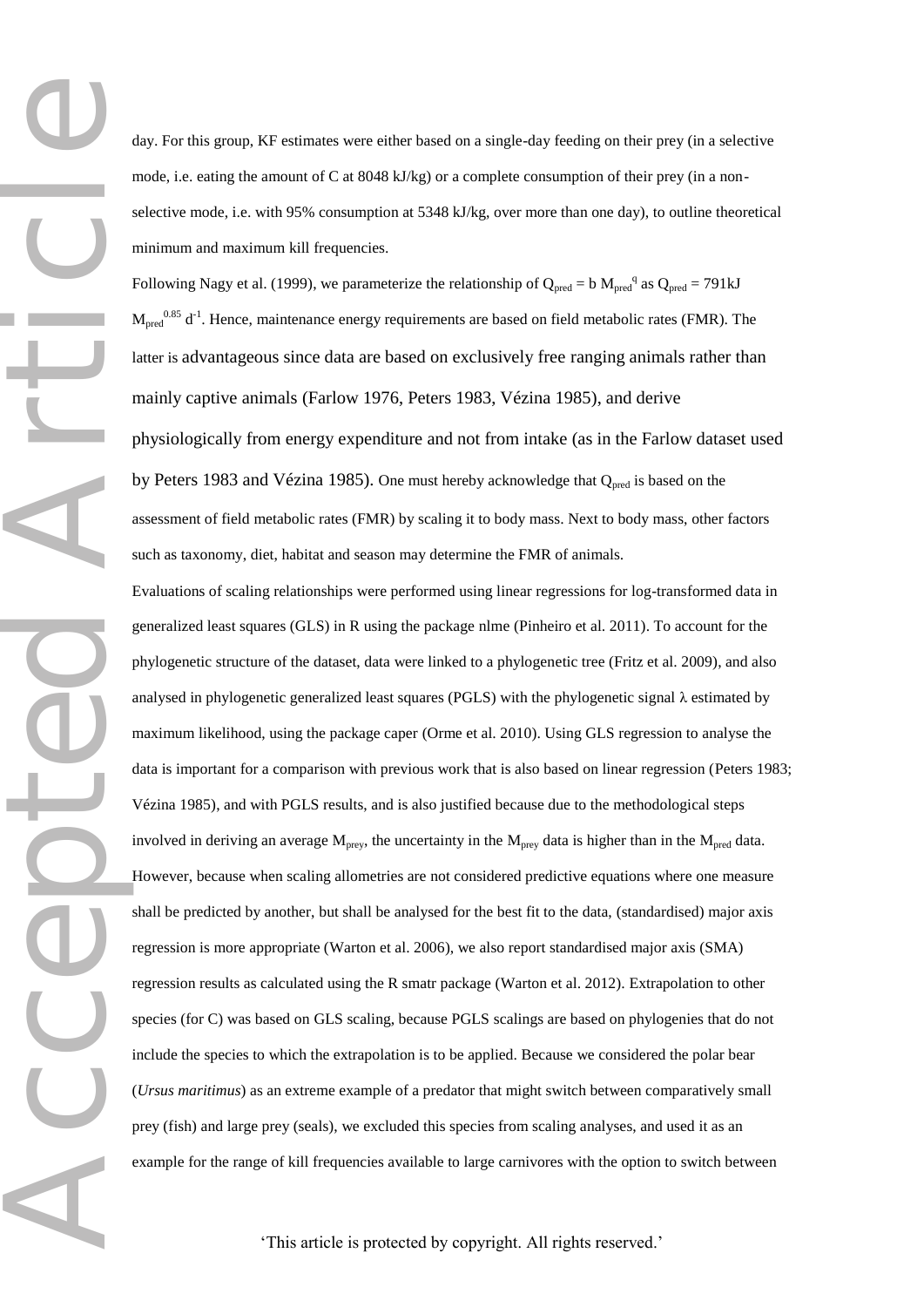two functional carnivore groups. For comparison, the KF models of Peters (1983) and Vézina (1985) were included in the graphs representing our KF.

The original data compilation is available from the Dryad Digital Repository: doi link (De Cuyper et al. 2018).

## **Results**

#### *Carnivore characteristics*

A total of 456 studies (listed in Appendix 1), 513 prey size data points, 182 pack size data points, 56 kill frequency data points and 22 stomach capacity data points were incorporated in the database. Seventyeight carnivore species (listed in Appendix 1) were included in the prey size database. Pack size data could only be obtained for 75 species. Actually observed kill frequency data were obtained for 11 species. Carnivore weight ranged from 0.1375 to 387.5 kg. Data on the maximal stomach capacity (C) were available for 9 species ranging in body mass from 0.19 kg to 150.0 kg; these data were used to determine the allometric function in GLS [with 95% CI] of C = 0.09 [0.06;0.14]  $M_{pred}^{1.19 [1.07;1.30]}$ , which was used to extrapolate C for all carnivore species; SMA yielded a similar result of C = 0.09 [0.06;0.15]  $M_{pred}$ <sup>1.20</sup> [1.06;1.34] .

Of the 75 carnivore species for which pack data were available, 12 species were pack hunters and 63 species were solitary hunters. Pack size scaled nominally to 1 [1;1]  $M_{pred}^{0.14}$  [0.05;0.24] in GLS but to in 1 [0;1]  $M_{pred}^{0.44}$  [0.35;0.54] SMA. Of the 12 pack hunting species, 7 species had a C < iM<sub>prey</sub>, i.e. the pack could not consume the whole prey animal in one day. Five pack hunting species had larger C than  $iM<sub>prev</sub>$ , i.e. were supposedly sharing prey that each individual could have eaten more of - the yellow throated marten (*Martes flavigula*, 2 pack members), the golden/Asian jackal (*Canis aureus*, 2.5 pack members), red wolf (*Canis rufus*, 2.4 pack members), Ethiopian wolf or simien jackal (*Canis simensis*, 5.7 pack members), and bush dog (*Speothos venaticus*, 11 pack members). Of these, only the bush dog had a higher M<sub>prey</sub> than C (i.e. the pack was killing prey that would have been too large to be consumed by an individual member). Therefore, the bush dog appeared as an outlier in the graph displaying the  $M_{pred}$ - $M_{pre}$ relationship (Fig. 1a), but not in the graph linking  $M_{pred}$  to i $M_{prev}$  (Fig. 1b).

Actually observed kill frequency data were found for 11 species weighing between 11.2 kg and 175.5 kg. Using species averages, the actually observed kill frequency scaled to 1.11 [0.20;6.18]  $M_{pred}^{-0.48~[-0.91; -0.04]}$ in GLS and 4.15 [0.57;30.53]  $M_{pred}^{-0.81$  [-1.45;-0.46] in SMA, and did not show a phylogenetic signal ( $\lambda$  not significantly different from 0).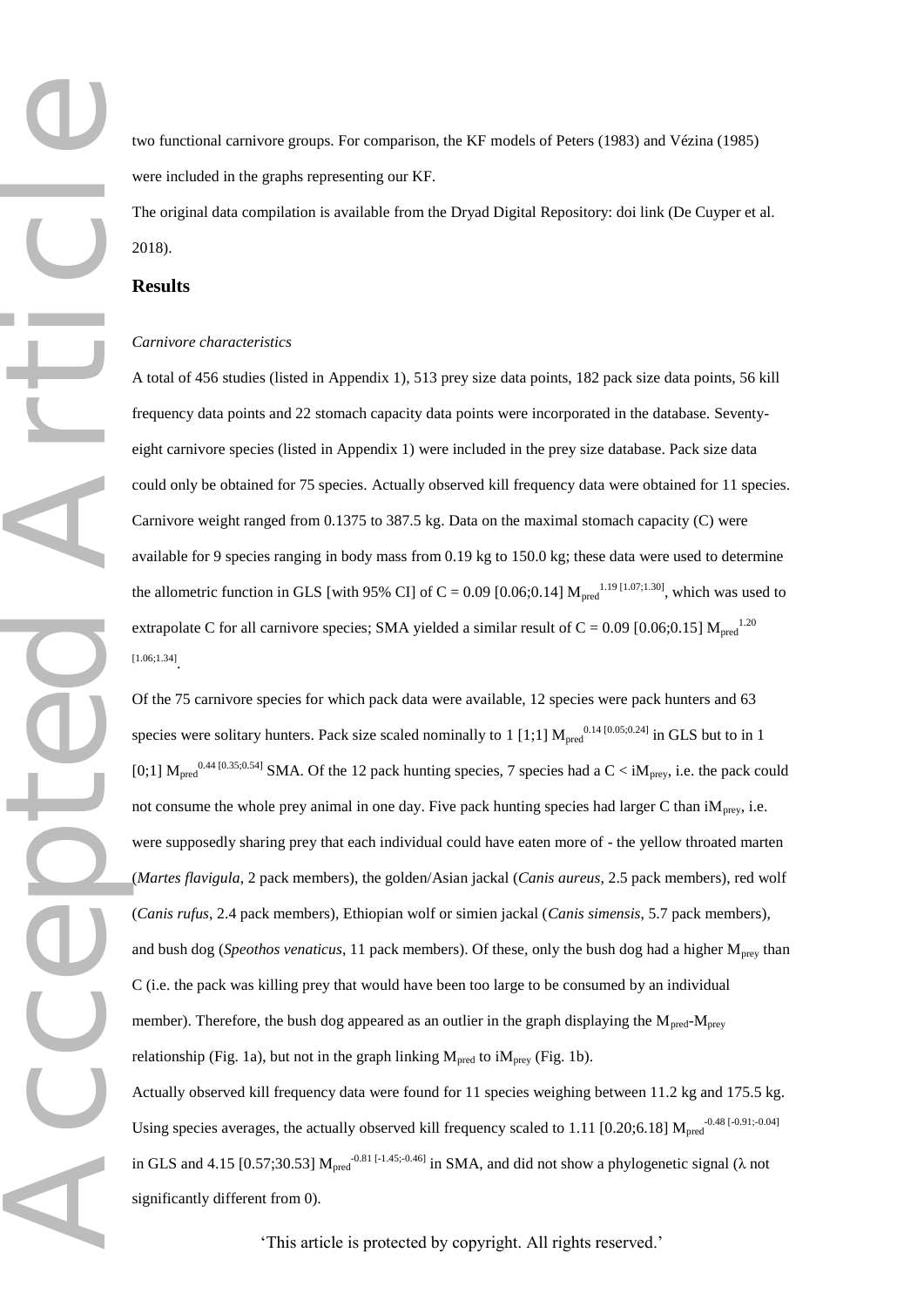Across all carnivore species, prey mass scaled to predator mass with a scaling exponent larger than 1.00, also exceeding linearity in the 95% confidence interval (Table 1). In contrast, when considering carnivore groups individually based on relative prey size, linear scaling was included in the 95% confidence interval of both small and large prey predators in GLS and PGLS (but not in SMA; Table 1). However, there was a large difference in the scaling factor (intercept), which was 0.05 for small prey-feeders and 0.5 for large prey-feeders in GLS (and of similar magnitude in SMA), with no overlap in the 95% confidence intervals (Table 1).

## *Kill frequency model outcomes*

The overall KF scaling in the complete dataset had a very steep scaling with an exponent of -0.66 in PGLS and -1.51 in SMA (Table 2). However, when considering predator groups individually, small preyfeeders did not have a significant scaling of KF with body mass in GLS, PGLS or SMA (Table 2, Fig. 2), and had a mean of  $7 \pm 12$  kills per day. In contrast, large prey-feeders had a significant negative scaling, which was shallower in GLS and steeper in SMA if complete consumption of prey was assumed (Table 2). The range of kill frequencies for large prey predators was between two kills per day and one kill every 29 days (Fig. 2).

A stringent check of the consistency of our approach is that even though there was no significant scaling of pack size with body mass, the scaling exponents should theoretically correspond to  $KF \sim M_{pred}^{(q-p+n)}$ . In the whole dataset,  $q = 0.85$  due to our use of the regression of Nagy et al. (1999), and in GLS  $p = 1.56$ (Table 1) and  $n = 0.14$ . Therefore, we would expect KF to scale, in GLS, to  $0.85 - 1.56 + 0.14 = -0.57$ , which corresponds closely to the resulting exponent of -0.53 in Table 2. Deviations from the expected exponent are due to the additional data scatter introduced by adjustment factors for carcass use (complete vs. incomplete) and energy content of prey. In SMA, the corresponding values are  $p = 2.34$  (Table 1) and  $n = 0.44$ , leading to a scaling expectation of  $0.85 - 2.34 + 0.44 = -1.05$ , which deviates substantially from the resulting exponent of -1.51 in Table 2, underlining the fact that SMA cannot be used for deriving predictions based on one main variable (here, body mass).

The polar bear (*Ursus maritimus*) is an example of a species that, depending on its seasonal ecotype (i.e., ice bound, winter prey = seal; land bound, summer prey = mixed, e.g. geese and fish; Russell 1975, Dyck and Romberg 2007, Gormezano and Rockwell 2013), might have a very low kill frequency / be a very selective feeder in winter, and be a non-selective feeder with a higher kill frequency in summer (Fig. 2).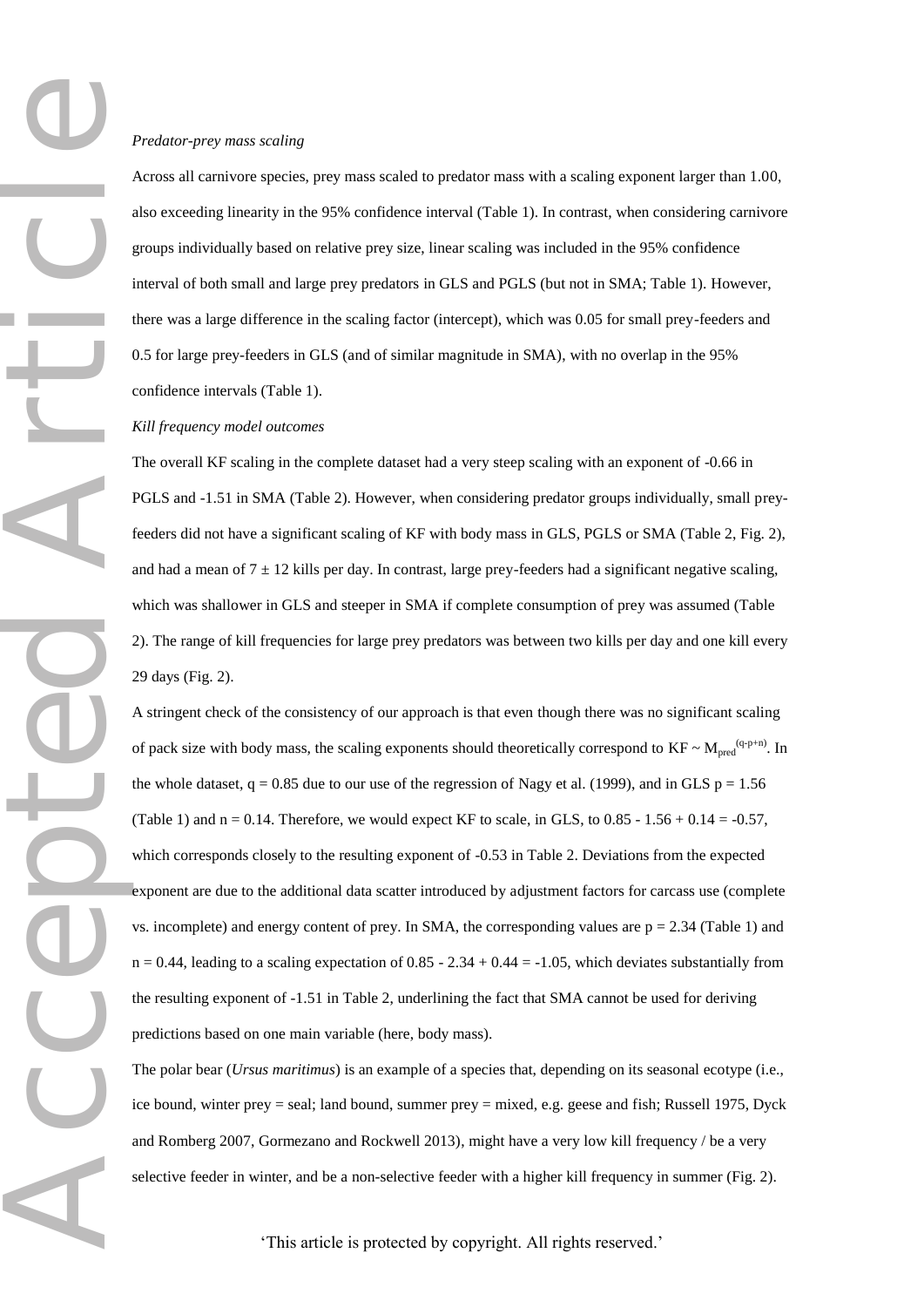Accepted Article When plotting the amount of prey required to meet energy demands as well as the estimated gut capacity against  $M<sub>pred</sub>$  (Fig. 3), it appears that small predators have to eat more than their gut capacity per day (i.e., must also have a stomach clearance of less than a day), whereas large predators from approximately 4 kg upwards can, in theory, ingest more prey per day than required, and thus might not need to hunt the same number of prey items on a daily basis; from a body mass of approximately 30 kg upwards, large predators could theoretically eat to their full gut capacity (or hunt prey of sufficient size) only once every other day. **Discussion**

Although the general output for the whole body mass spectrum is a negative scaling of kill frequency to carnivore bodymass, our results demonstrate that depending on the prey size selected by terrestrial mammalian predators, these predators may vary distinctively in their kill frequencies, and hence their daily activity budgets and hunting behaviours. While for the group of predators that, on average, subdue prey that exceeds their instantaneous gut capacity (large prey-feeders) a decrease in kill frequency with body size is a model output, similar to the general findings of Peters (1983) and Vézina (1985), such a relationship with body size is not evident in predators focussed on prey of a size that is smaller than their instantaneous gut capacity (small prey-feeders). Notably, our dataset showed that whether or not predators focus on prey larger or smaller than their own instantaneous gut capacity is not necessarily a function of body size, because some smaller predators also apparently pursue such a large prey-feeding strategy. However, there was the well-described general pattern that below 10-20 kg of body mass, more predators were 'small prey-feeders' that hunt for prey well below their instantaneous gut capacity, whereas above 10-20 kg, predators mainly go for comparatively larger prey (Carbone et al. 1999). One of the major implications for the ecological impact of predators is that they can be classified into those that only hunt what they will necessarily consume for themselves, and those that potentially (but not necessarily) create a surplus of prey (for themselves, or the wider community of scavengers or kleptoparasites) because they cannot completely consume their prey instantaneously. It is this latter group that must be considered facilitators of additional trophic interactions.

As evident from Fig. 2, our model yields results that differ in relevant ways from those of previous estimates of carnivore kill frequencies. Given the broadness of all of these approaches, we do not claim our model to be superior, but consider its main relevance in emphasizing a dichotomy in potential ecological impact between predator categories. In particular, given the flexibility of predator species in the prey size they use, evident in the different 'preferred' prey species for a given predator species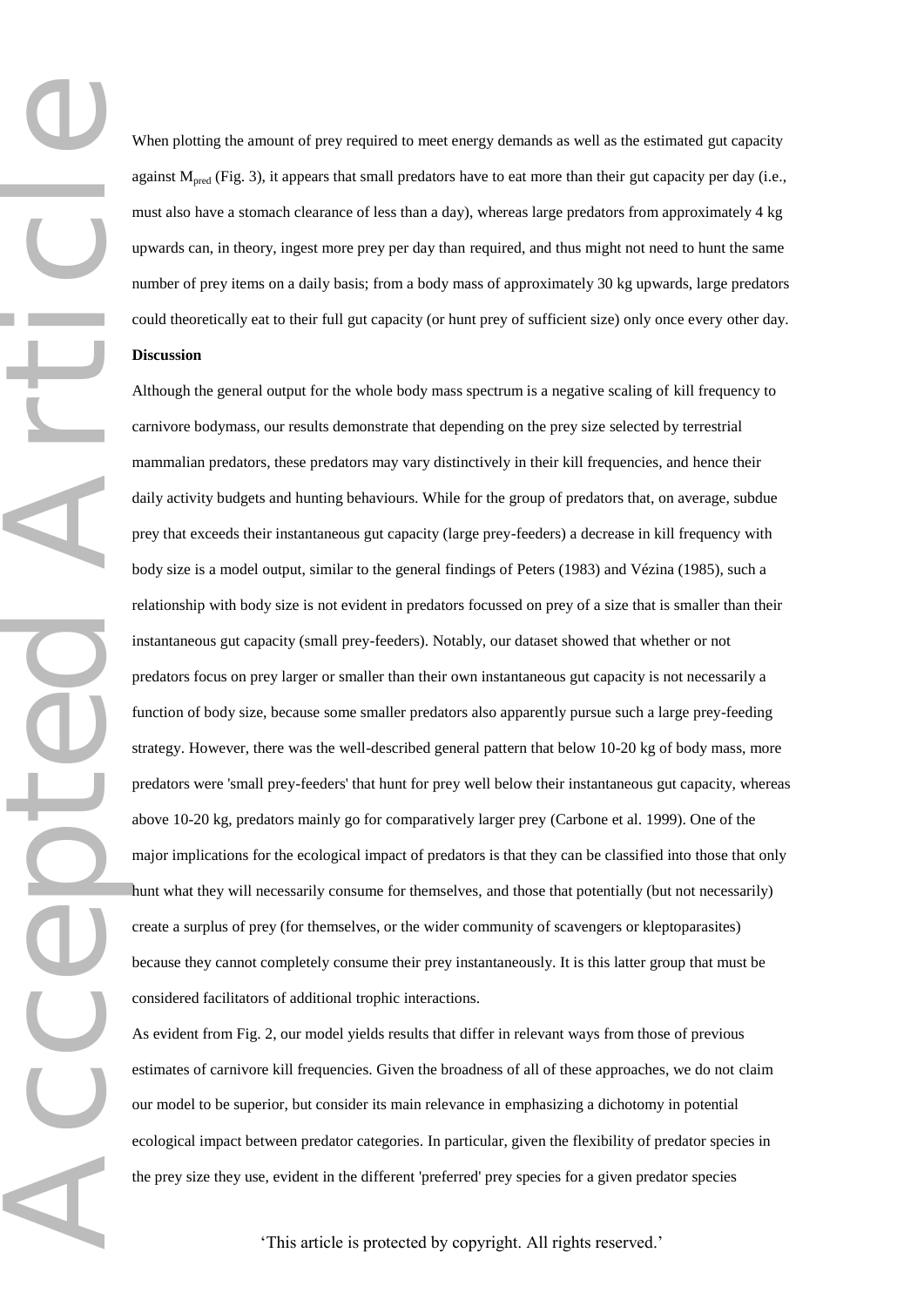Accepted Article

between original observational studies, we do not suggest that the scaling exponents derived in the present study are biological laws of an exact magnitude. Rather, they describe a pattern that may differ in the exact scaling exponent depending on the original studies considered. When compared to the scaling of actually observed kill frequencies, which were available from the literature exclusively for large preyfeeders, the large confidence interval of its scaling exponent (GLS:  $M_{pred}^{-.0.48~[-0.91; -0.04]}$ ; SMA:  $M_{pred}^{-.0.81~[-0.01; -0.04]}$  $(1.45; 0.46)$ ) included the scaling for large prey-feeders in our model (GLS:  $M_{pred}$ <sup>-0.33 [-0.34;-0.31]</sup> for the single meal and  $M_{pred}^{-0.22~[-0.40; -0.04]}$  for the complete consumption strategy; SMA:  $M_{pred}^{-0.33~[-0.35; -0.31]}$  and  $M_{pred}^{-0.51~[-0.35; -0.31]}$  $0.74;0.37$ ], respectively). Differences in the real scaling exponent to model estimates are most likely due to either specific characteristics of the populations under observation, or an under-representation of smaller prey in observational studies (due to unintended bias in behavioural observations towards large prey; Sunquist 1981).

Possibly the most important factor that was implicit to, but not explicitly stated in, the previous models (Peters 1983, Vézina 1985) is gut capacity C. Our model used different estimates for intake capacity (as gut capacity C) and energy requirement that had different scaling exponents (Fig. 3). Conceptually, this approach accounts for the experimental observation that food intake increases asymptotically with larger M<sub>prey</sub> (Wachter et al. 2012, Chakrabarti et al. 2016). If we assume this difference in scaling to be true for carnivores, this also means that smaller carnivores would have to eat, within the same day, repeatedly to their gut capacity, either from the same large carcass or several small prey items, to meet their energy needs. Correspondingly, assuming intake at C, the model yields two kills - or, in this case, eating events for a small-bodied large prey-feeder (a mustelid). This can only be achieved if stomach clearance (or digesta passage or retention time) is < 24 hours. At published whole-gut retention times of 1.96 to 11.75 h in mustelids (e.g. Japanese marten *Mustela melampus*; Tsuji et al. 2015), this condition is apparently given.

The situation assumed in our carnivore model, of a discrepancy in the scaling of gut capacity on the one, and requirements on the other hand, resembles a concept in herbivores where gut capacity also scales higher than requirements, thus potentially allowing larger herbivores to subsist on lower quality-diets by just ingesting disproportionately more of them (Clauss et al. 2013, Müller et al. 2013). In carnivores, the discrepancy between gut capacity and requirements does not buffer against a lower quality-diet, but allows larger intervals between hunting (and even eating) events. Evidently, this potential can only be used if these larger carnivores pursue a strategy of large prey feeding. Although larger carnivores could in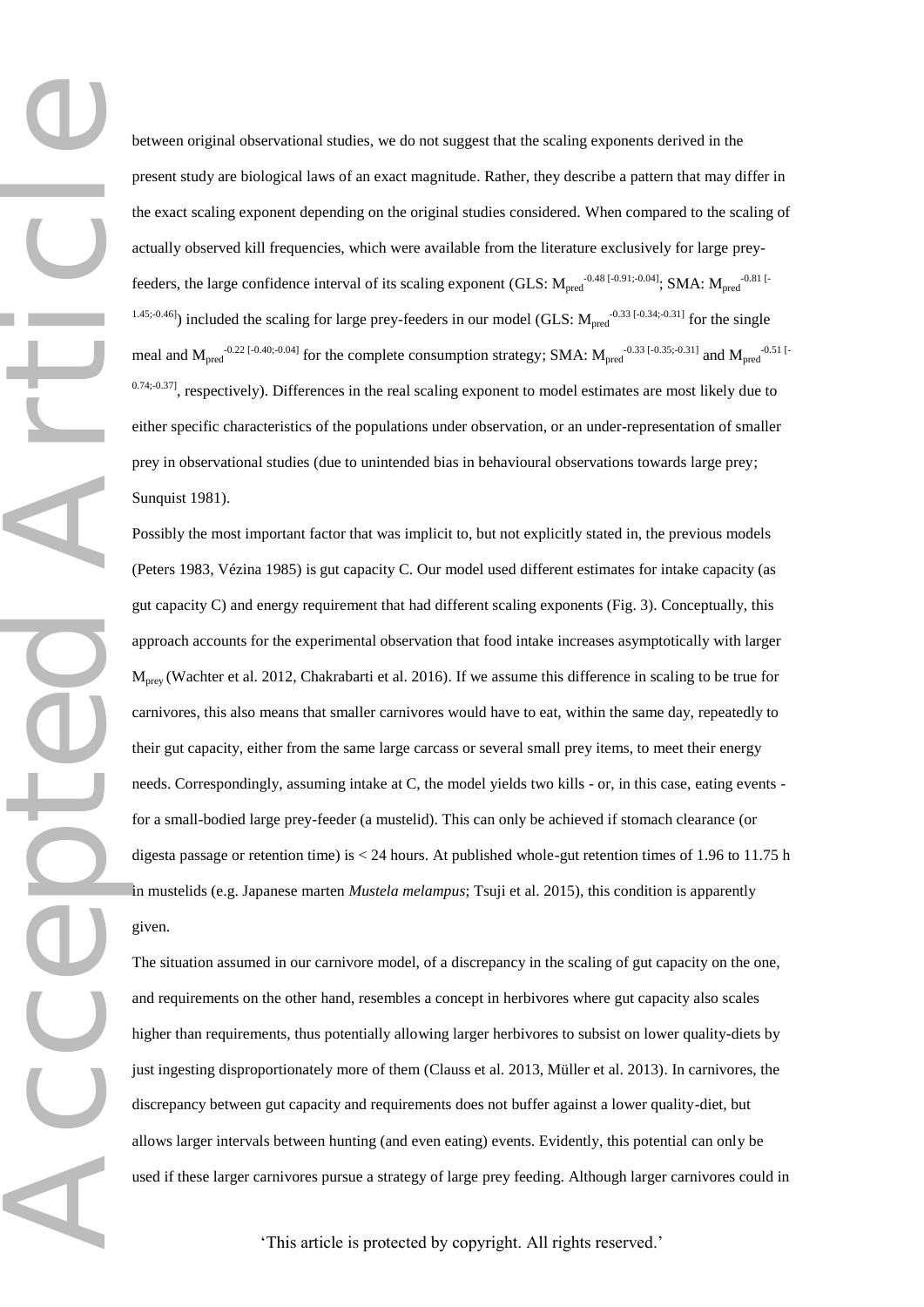theory also meet their energy demands by ingesting many small prey items (such as the Ethiopian wolf *Canis simensis* in our dataset that feeds on small rodents), the combination of their relatively large gut capacity and the ecological availability of large prey allows them to reduce hunting efforts (Carbone et al. 2007, Rizzuto et al. 2018), feed selectively on the large prey they acquire, and become 'full and lazy' (Jeschke 2007).

Accepted Article Alternatively, the production of food surplus could drive other behavioural/ecological processes such as food hoarding, caching and pack defence of the carcass to safeguard excess prey from kleptoparasites (competing predators that try to steal a carcass from other predators) and scavenging, and could lower kill frequencies for large prey-feeders even more since the carnivore could eat from the prey for several subsequent days. For instance, the Eurasian lynx *(Lynx lynx)* and wolverine *(Gulo gulo)* both prey upon reindeer *(Rangifer tarandus)*, with the wolverine (facultative scavenger) being more prone to scavenging lynx (obligate predator) kills. The wolverine kill frequency typically decreases when lynx-wolverine ratio increases from 1 to 2, i.e. the lynx provides more scavenging opportunities (Andrén et al. 2011). Subordinate predators such as cheetah *(Acinonyx jubatus)* or African wild dogs *(Lycaon pictus),* both losing their prey to lions and hyenas (Kruuk 1972, Schaller 1972, Gorman et al. 1998), may choose the time of day or the geographic location of their hunts so that contact with superior predators is minimized (Stander 1990, Mills and Gorman 1997). The leopard *(Panthera pardus)* often moves prey into trees, caves, large burrows or dense vegetation to safeguard its prey surplus, but less so when kleptoparasites are not present (Sunquist and Sunquist 2002, Balme et al. 2017). Food caching has been described in wolves, bears (eg. *Ursus maritimus*), hyenas, felids (eg. bobcats and tigers), and mustelids (Harrington 1981, Sunquist 1981, Vander Wall 1990, Phillips et al. 1990). Thus, some carnivores can feed for several days on the same carcass. Alternatively, if resources and conditions allow, they may choose to not even consume a carcass, but only its most nutritious parts, and rather hunt new prey than consume the less digestible portions (Stirling and McEwan 1975, Gende et al. 2001).

Mid-to-small-sized carnivores show a large variety in kill frequency with our model approach (Fig. 2). Most mid-sized carnivores are not limited by their maximal gastric capacity, but by their choice of small prey. This may also be due to the low availability of large prey in their habitat (cf. Ethiopian wolf) or a lack of sociality in these species that otherwise would help to overcome large prey (Lamprecht 1978). In comparison, larger predators may be limited in their ability to prey on smaller prey species due to the challenge of obtaining a sufficient number of these comparatively small packages. Because small prey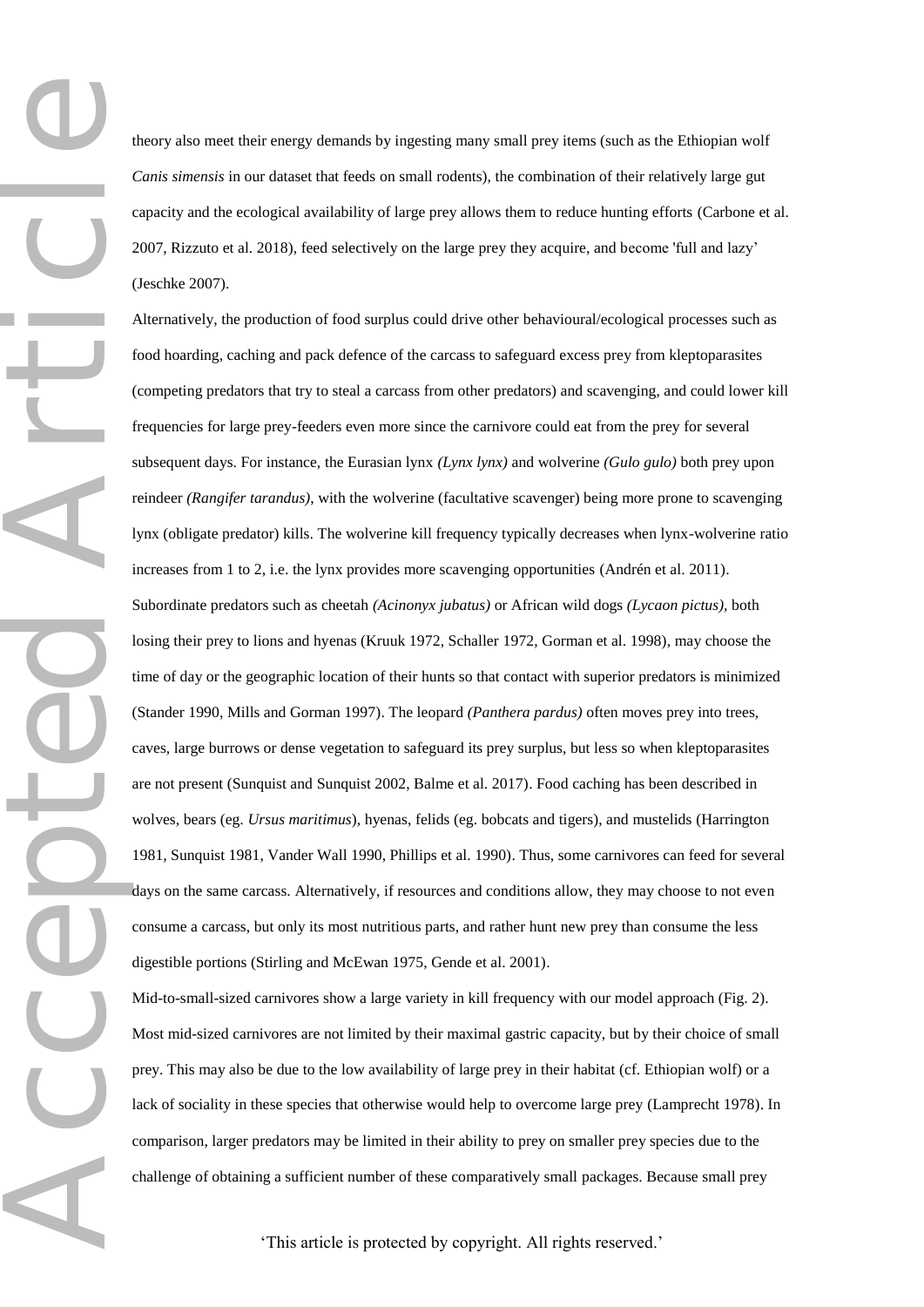Accepted Article items cannot be filtered out of a terrestrial environment but must be comprehended individually, larger animals are limited in the prey size they can pursue, in contrast to marine predators that can filter small prey items out of their environment (Carbone et al. 2014).

Findings on kill frequencies may have several implications for the feeding of captive (domestic and nondomestic) carnivores. The wildcat *(Felis silvestris)* for example is a solitary hunter that mainly focuses on prey with a lower body mass (e.g. rodents, birds), which makes it necessary to kill several times per day (MacDonald et al. 1984, Bradshaw 2006). Nowadays, domestic cats or wild cats kept in zoos are often offered single meals per day, which may contribute to the increasing problem of obesity in at least in domestic cats (Laflamme 2006, Bissot et al. 2010, Deng et al. 2013). Non-domestic carnivores in captivity such as the lion often suffer from problems related to dietary over-supply (i.e. obesity, inactivity and stereotypy). In a study where lions were gradually adapted from a conventional feeding program to a random gorge feed/fasting day program, it was observed that food digestibility and body weight improved (Altman et al. 2005). In particular, recent speculations suggest that a practice of feeding large-prey feeders, such as lions or tigers, daily - and hence comparatively small - rations, may prevent these animals from ever experiencing the extreme distension of their stomach that occurs after a gorge-feeding event, and that is putatively linked to satiety (Veasey 2017). Hence, these animals might be in a constant condition where their energetic requirements are met but they do not receive an important satiety signal, which could be the reason why these carnivores are particularly susceptible to showing stereotypies (Clubb and Mason 2007). Elucidating feeding strategies in the wild such as the relationships between predator size, prey size and kill frequency is therefore a key part in the management of carnivores *ex situ*. In conclusion, our model outcomes corroborates predictions that at larger predator size, the intake capacity exceeds the energetic requirements, leading to a reduction in kill frequency if the typical prey individual exceeds the predator's gut capacity. Kill frequency outcomes for small prey-feeders were more variable, mostly not limited by gut capacity, and did not result in a kill frequency reduction. Thus, a functional dichotomy seems to exist in carnivores, but ecologic rather than physiologic factors seem to determine whether a carnivore is a 'small prey-feeder' or a 'large prey-feeder'. This functional dichotomy may well occur within species where different individuals are specialized on different prey (Codron et al. 2016), within individuals over ontogeny (Elbroch et al. 2017), or in individuals between hunting events (Lumetsberger et al. 2017). Observations deviating from the general pattern, such as a population of wild cats living on rabbits rather than small rodents (Malo et al. 2004), or a population of wild dogs living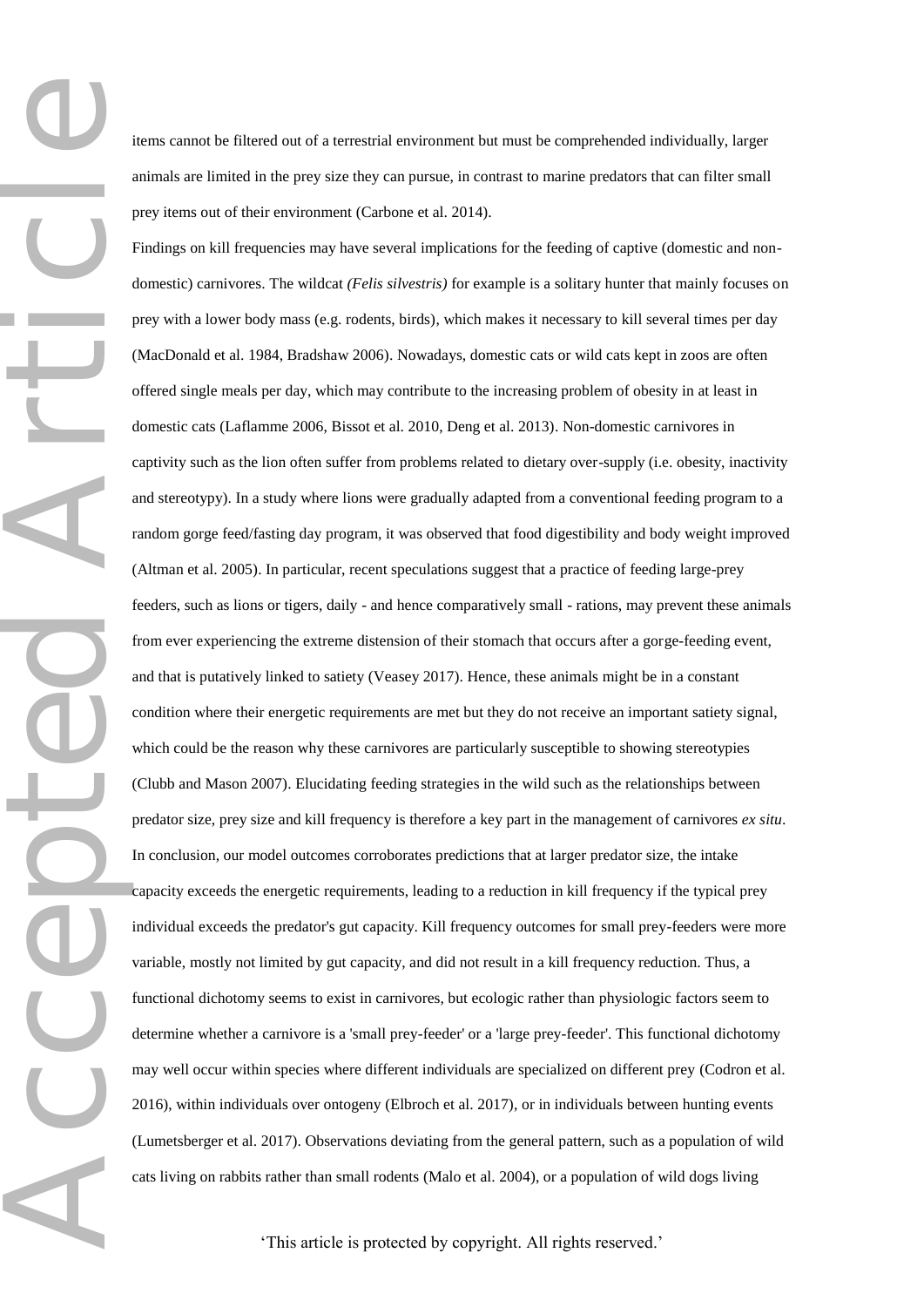mainly on very small ungulates (Woodroffe et al. 2007), indicate that the underlying cause for the dichotomy must be sought in ecological circumstances rather than fixed physiological and behavioural adaptations.

## **Declarations**

This study was funded by the Institute for Promotion of Innovation through Science and Technology in Flanders (IWT) (grant number 131448).

Conflicts of interest: The authors declare that they have no conflict of interest.

#### **Acknowledgements**

We thank two anonymous reviewers for constructive comments on earlier versions of this manuscript. **References**

- Altman, J. D. et al. 2005. Nutritional and behavioral effects of gorge and fast feeding in captive lions. J. Appl. Anim. Welf. Sci. 8: 47–57.
- Accepted Article Andrén, H. et al. 2011. Modelling the combined effect of an obligate predator and a facultative predator on a common prey: lynx *Lynx lynx* and wolverine *Gulo gulo* predation on reindeer Rangifer tarandus. - Wildlife Biol. 17: 33–43.
	- Anwar, M. B. et al. 2011. Food habits of the snow leopard *Panthera uncia* (Schreber, 1775) in Baltistan, Northern Pakistan. - Eur. J. Wildl. Res. 57: 1077–1083.
	- Balme, G. A. et al. 2017. Caching reduces kleptoparasitism in a solitary, large felid. J. Anim. Ecol. 86: 634–644.
	- Bissot, T. et al. 2010. Novel dietary strategies can improve the outcome of weight loss programmes in obese client-owned cats. - J. Feline Med. Surg. 12: 104–112.
	- Bosch, G. et al. 2015. Dietary nutrient profiles of wild wolves: insights for optimal dog nutrition? Br. J. Nutr. 113: S40–S54.
	- Bothma, J. P. and Coertze, R. J. 2004. Moterhood increases hunting success in southern Kalahari leopards. - J. Mammal. 85: 756–760.
	- Bowland, J. M. and Bowland, A. E. 1991. Differential passage rates of prey components through the gut of serval *Felis serval* and black-backed jackal *Canis mesomelas*. - Koedoe 34: 37–39.
	- Bradshaw, J. W. S. 2006. The evolutionary basis for the feeding behavior of domestic dogs (*Canis familiaris*) and cats (*Felis catus*). - J. Nutr. 136: S1927–S1931.

Carbone, C. et al. 1999. Energetic constraints on the diet of terrestrial carnivores. - Lett. to Nat. 402: 286–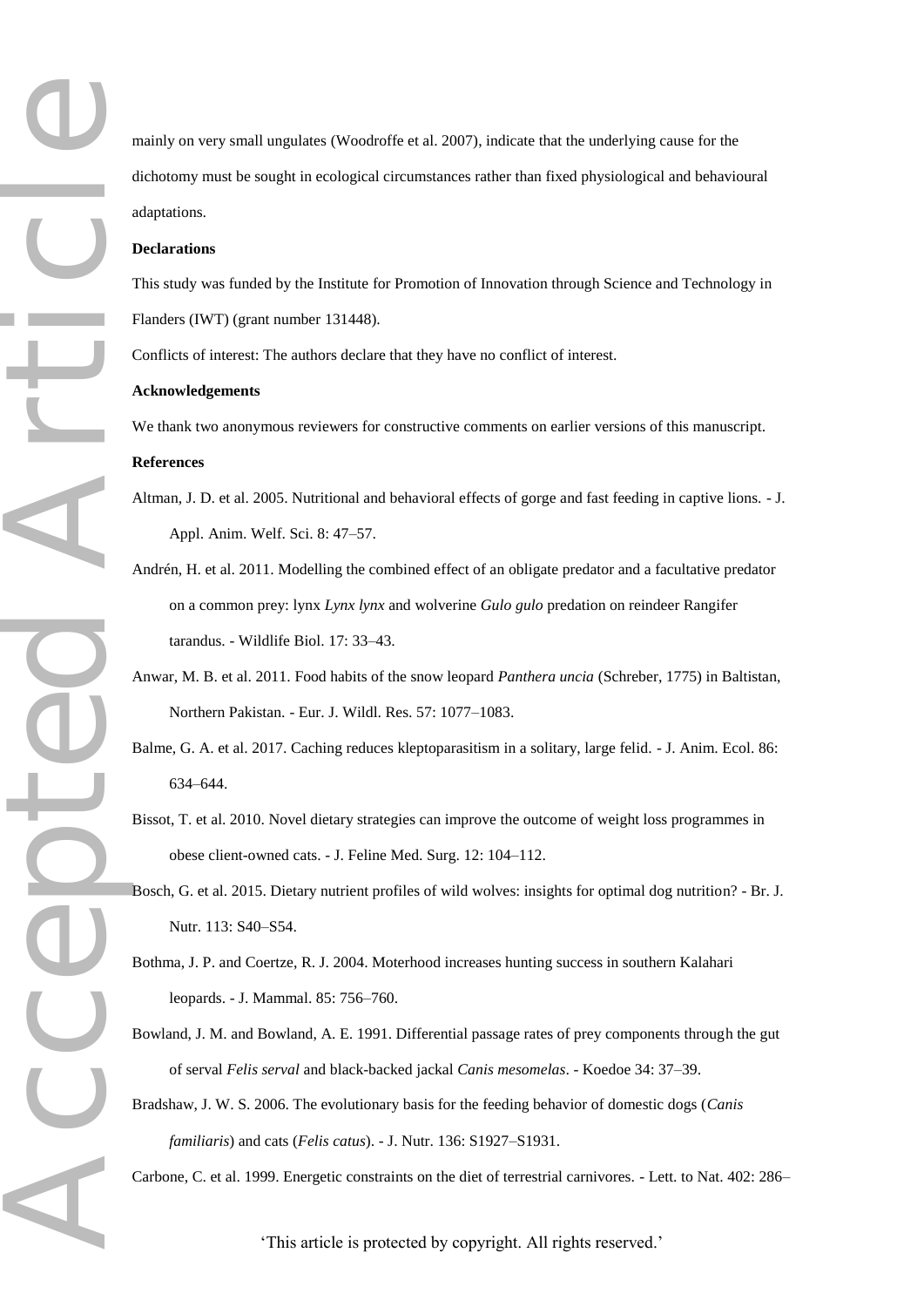288.

Carbone, C. et al. 2007. The costs of carnivory. - PLoS Biol. 5: e22.

- Carbone, C. et al. 2014. Geometric factors influencing the diet of vertebrate predators in marine and terrestrial environments. - Ecol. Lett. 17: 1553–1559.
- Caro, T. M. 1994. Cheetahs of the Serengeti plains: Group living in an asocial species. University of Chicago Press.
- Chakrabarti, S. et al. 2016. Adding constraints to predation through allometric relation of scats to consumption. - J. Anim. Ecol. 85: 660–670.
- Clauss, M. et al. 2013. Herbivory and body size: Allometries of diet quality and gastrointestinal physiology, and implications for herbivore ecology and dinosaur gigantism. - PLoS One 8: e68714.
- Clubb, R. and Mason, G. J. 2007. Natural behavioural biology as a risk factor in carnivore welfare: How analysing species differences could help zoos improve enclosures. - Appl. Anim. Behav. Sci. 102: 303–328.
- Codron, D. et al. 2016. Within-population isotopic niche variability in Savanna mammals: disparity between carnivores and herbivores. - Front. Ecol. Evol. 4: 15.
- Codron, J. et al. 2018. Carnivore stable carbon isotope niches reflect predator–prey size relationships in African savannas. - Integr. Zool. 13: 166–179.
- Cohen, J. E. et al. 1993. Body sizes of animal predators and animal prey in food webs. J. Anim. Ecol. 62: 67–78.
- De Cuyper, A. et al. 2018. Data from: Predator size and prey size-gut capacity ratios determine kill frequency and carcass production in terrestrial carnivorous mammals.- Oikos doi link
- Deng, P. et al. 2013. Effects of dietary macronutrient composition and feeding frequency on fasting and postprandial hormone response in domestic cats. - J. Nutr. Sci. 2: e36.
- Dyck, M. and Romberg, S. 2007. Observations of a wild polar bear (*Ursus maritimus*) successfully fishing Arctic charr (*Salvelinus alpinus*) and Fourhorn sculpin (*Myoxocephalus quadricornis*). - Polar Biol. 12: 1625–1628.

Elbroch, L. M. et al. 2017. Stage-dependent puma predation on dangerous prey. - J. Zool. 302: 164–170. Farlow, J. O. 1976. A consideration of the trophic dynamics of a late cretaceous large-dinosaur

community (Oldman Formation). - Ecology 57: 841–857.

Fritz, S. A. et al. 2009. Geographical variation in predictors of mammalian extinction risk: big is bad, but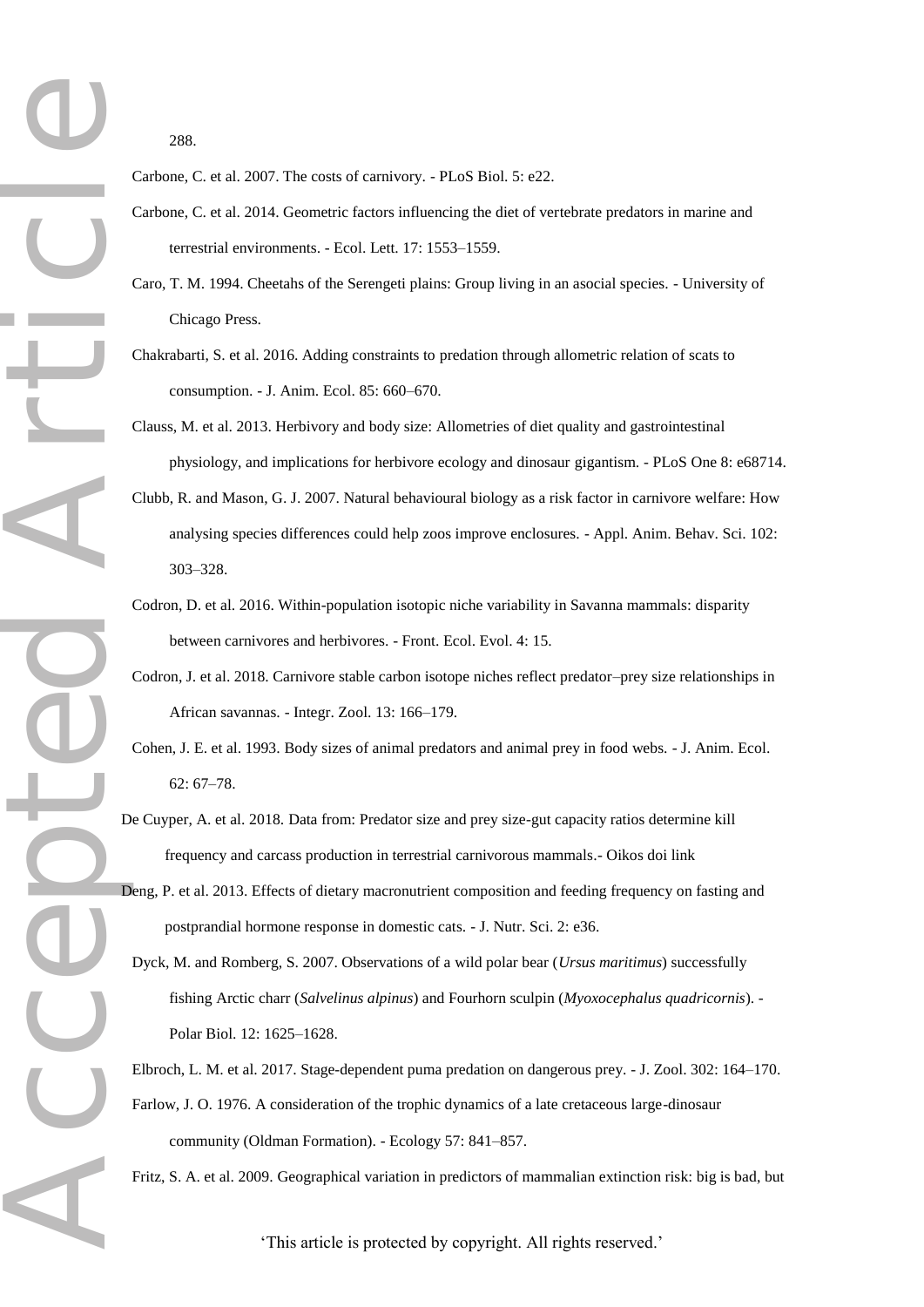Accepted Article

only in the tropics. - Ecol. Lett. 12: 538–549.

- Gende, S. M. et al. 2001. Consumption choice by bears feeding on salmon. Oecologia 127: 372–382. Gidna, A. O. et al. 2014. An ecological neo-taphonomic study of carcass consumption by lions in Tarangire National Park (Tanzania) and its relevance for human evolutionary biology. - Quat. Int. 322–323: 167–180.
- Gittleman, J. L. 1989. Carnivore group living: comparative trends. In: Gittleman, J. L. (ed), Carnivore behavior, ecology, and evolution. Chapman and Hall, pp. 183–207.
- Gorman, M. L. et al. 1998. High hunting costs make African wild dogs vulnerable to kleptoparasitism by hyaenas. - Lett. to Nat. 391: 479–481.
- Gormezano, L. J. and Rockwell, R. F. 2013. What to eat now? Shifts in polar bear diet during the ice-free season in western Hudson Bay. - Ecol. Evol. 3: 3509–3523.

Harrington, F. H. 1981. Urine-marking and caching behavior in the wolf. - Behaviour 76: 280–288.

- Hayward, M. W. 2006. Prey preferences of the spotted hyaena (*Crocuta crocuta*) and degree of dietary overlap with the lion (*Panthera leo*). - J. Zool. 270: 606–614.
- Hayward, M. W. and Kerley, G. I. H. 2005. Prey preferences of the lion (*Panthera leo*). J. Zool. 267: 309–322.
- Hayward, M. W. et al. 2006a. Prey preferences of the cheetah (*Acinonyx jubatus*) (Felidae: Carnivora): morphological limitations or the need to capture rapidly consumable prey before kleptoparasites arrive? - J. Zool. 270: 615–627.
- Hayward, M. W. et al. 2006b. Prey preferences of the African wild dog *Lycaon pictus* (Canidae: Carnivora): Ecological requirements for conservation. - J. Mammal. 87: 1122–1131.

Hayward, M. W. et al. 2006c. Prey preferences of the leopard (*Panthera pardus*). - J. Zool. 270: 298–313. Hayward, M. W. et al. 2012. Prey preferences of the tiger *Panthera tigris*. - J. Zool. 286: 221–231.

- Heithaus, M. R. 2001. Predator-prey and competitive interactions between sharks (order Selachii) and dolphins (suborder Odontoceti): a review. - J. Zool. 253: 53–68.
- Holling, C. S. et al. 1976. Predator size and prey size: presumed relationship in the mantid Hierodula coarctata Saussure. - Can. J. Zool. 54: 1760–1764.
- Hornocker, M. G. 1967. An analysis of mountain lion predation upon mule deer and elk in the Idaho primitive area.

Hume, I. D. 2002. Digestive strategies of mammals. - Acta Zool. Sin. 48: 1–19.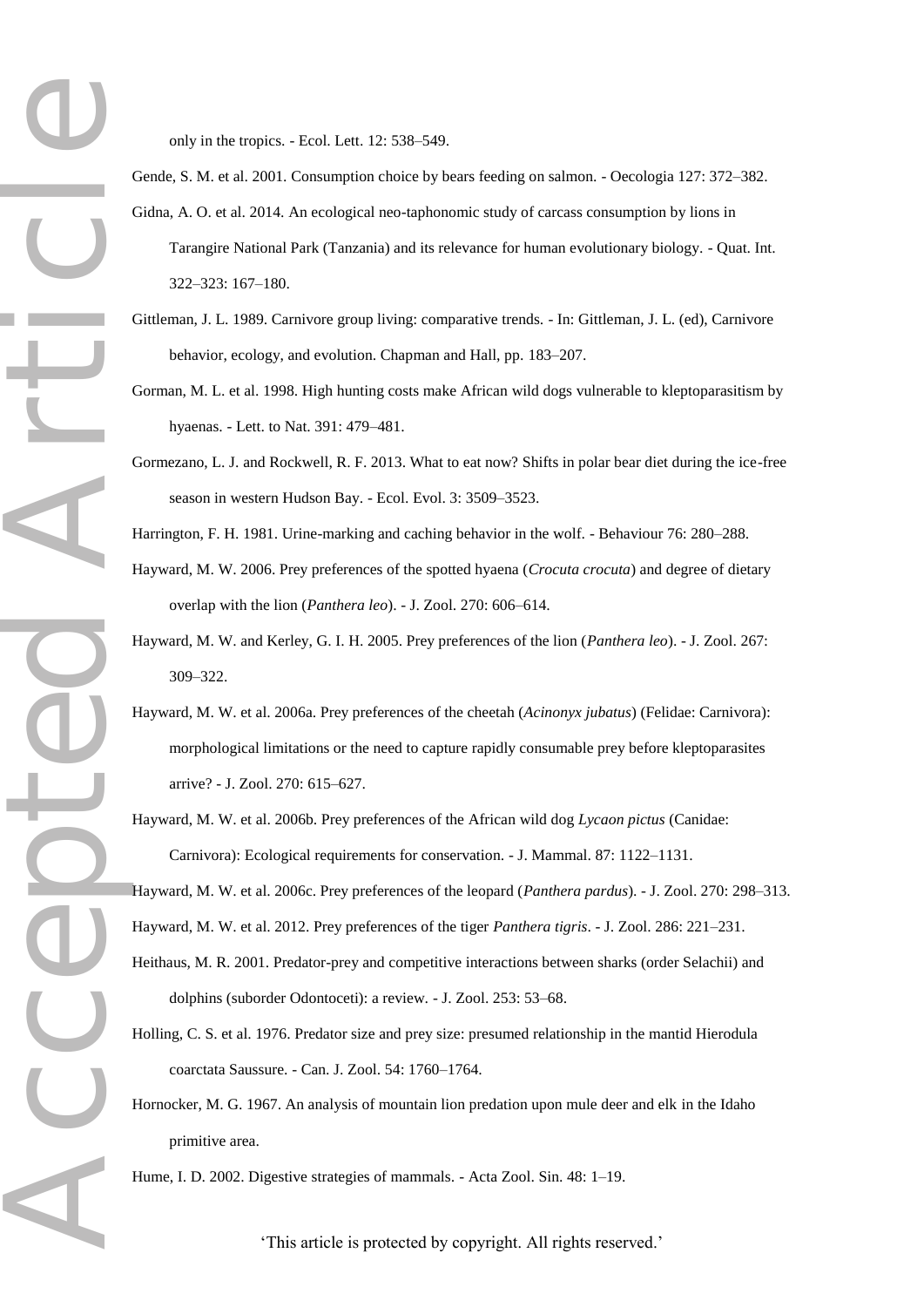Jeschke, J. M. 2007. When carnivores are 'full and lazy'. - Oecologia 152: 357–364.

Kroshko, J. et al. 2016. Stereotypic route tracing in captive Carnivora is predicted by species-typical home range sizes and hunting styles. - Anim. Behav. 117: 197–209.

Kruuk, H. 1972. Surplus killing by carnivores. - J. Zool. 166: 233–244.

- Laflamme, D. P. 2006. Understanding and managing obesity in dogs and cats. Vet. Clin. Small Anim. Pract. 36: 1283–1295.
- Lamprecht, J. 1978. The relationship between food competition and foraging group size in some larger carnivores. - Z. Tierpsychol. 46: 337–343.
- Leenaars, M. et al. 2012. A step-by-step guide to systematically identify all relevant animal studies. Lab. Anim. 46: 24–31.
- Lumetsberger, T. et al. 2017. Re-evaluating models for estimating prey consumption by leopards. J. Zool. 302: 201–210.
- MacDonald, M. L. et al. 1984. Nutrition of the domestic cat, a mammalian carnivore. Annu. Rev. Nutr. 4: 521–562.
- Malo, A. F. et al. 2004. A change of diet from rodents to rabbits (*Oryctolagus cuniculus*). Is the wildcat (*Felis silvestris*) a specialist predator? - J. Zool. 263: 401–407.
- McLaren, B. E. and Peterson, R. O. 1994. Wolves, moose, and tree rings on Isle Royale. Science. 266: 1555–1558.
- Mills, M. G. L. 1990. Kalahari hyaenas: The comparative behavioural ecology of two species. Unwin Hyman.
- Mills, M. G. L. 1996. Methodological advances in capture, census and food habits studies of large African carnivores. - In: Gittleman, J. L. (ed), Carnivore behavior, ecology and evolution, Vol 2. Cornell University Press, pp. 223–242.
- Mills, M. G. L. and Gorman, M. L. 1997. Factors affecting the density and distribution of wild dogs in the Kruger National Park. - Conserv. Biol. 11: 1397–1406.
- Müller, D. W. H. et al. 2013. Assessing the Jarman-Bell Principle: Scaling of intake, digestibility, retention time and gut fill with body mass in mammalian herbivores. - Comp. Biochem. Physiol. Part A Mol. Integr. Physiol. 164: 129–140.
- Nagy, K. A. et al. 1999. Energetics of free-ranging mammals, reptiles, and birds. Annu. Rev. Nutr. 19: 247–277.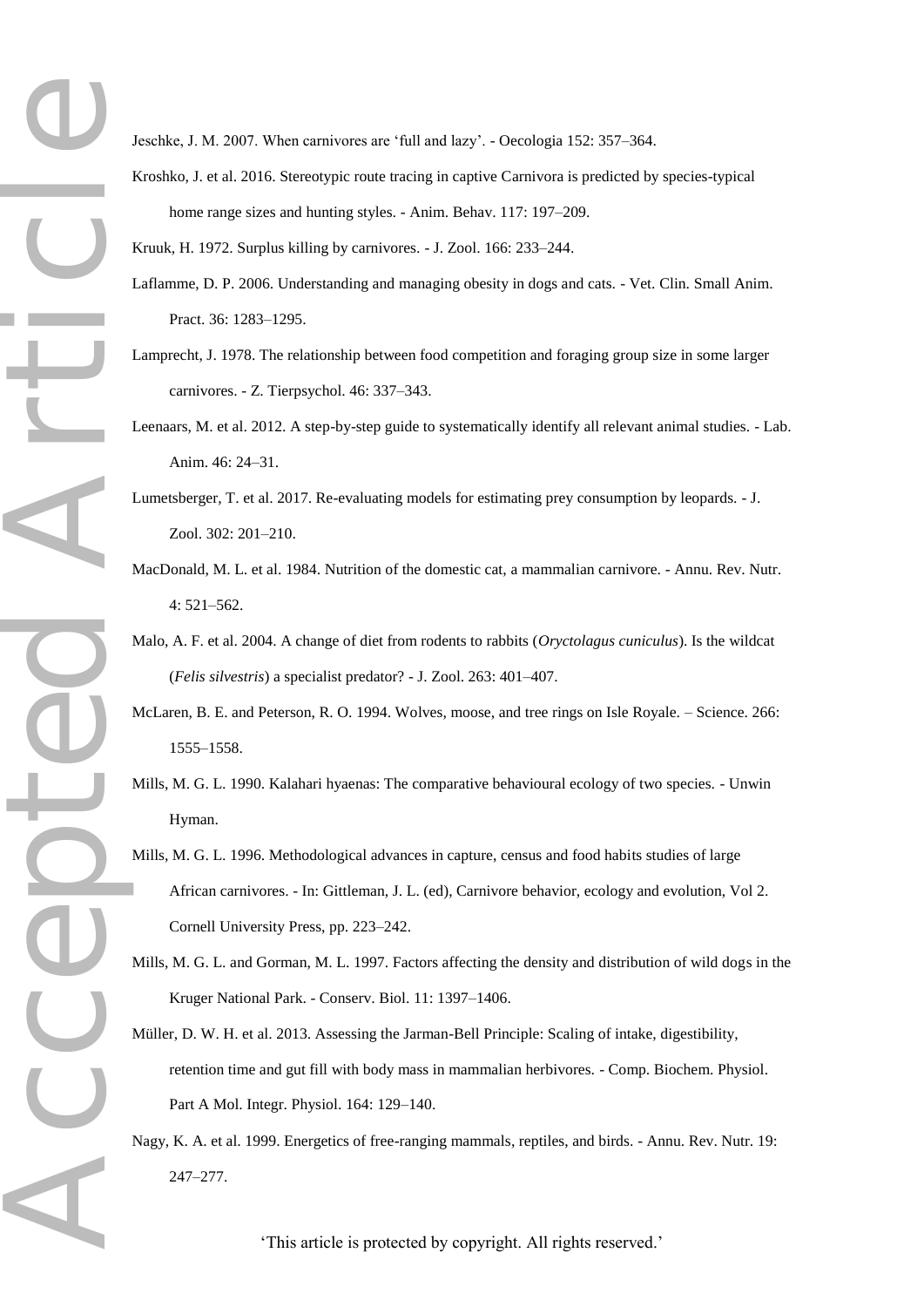- Accepted Article
	- Orme, D. et al. 2010. Caper: comparative analyses of phylogenetics and evolution. R package version 5.2: 1–36.
	- Paine, R. T. 1976. Size-limited predation: An observational and experimental approach with the Mytilus-Pisaster Interaction. - Ecology 57: 858–873.
	- Parra, R. 1978. Comparison of foregut and hindgut fermentation in herbivores. In: Montgomery, G. G. (ed), The ecology of arboreal folivores. Smithsonian Institution Press, pp. 205–229.
	- Pawar, S. et al. 2012. Dimensionality of consumer search space drives trophic interaction strengths. Nature 486: 485–489.
	- Peters, R. H. 1983. The ecological implications of body size. Cambridge University Press.
	- Phillips, D. P. et al. 1990. Food-caching in timber wolves, and the question of rules of action syntax. Behav. Brain Res. 38: 1–6.
	- Pinheiro, J. et al. 2011. nlme: linear and nonlinear mixed effects models. R package version 3: 1–137.
	- Plantinga, E. A. et al. 2011. Estimation of the dietary nutrient profile of free-roaming feral cats: possible implications for nutrition of domestic cats. - Br. J. Nutr. 106: S35–S48.
	- Ritchie, E. G. and Johnson, C. N. 2009. Predator interactions, mesopredator release and biodiversity conservation. - Ecol. Lett. 12: 982–998.
	- Rizzuto, M. et al. 2018. Foraging constraints reverse the scaling of activity time in carnivores. Nat. Ecol. Evol. 2: 247–253.
	- Rosenzweig, M. L. 1966. Community structure in sympatric carnivora. J. Mammal. 47: 602–612.
	- Russell, R. H. 1975. The food habits of polar bears of James Bay and southwest Hudson Bay in summer and autumn. - Arctic 28: 117–129.
	- Schaller, G. 1972. The Serengeti lion. University of Chicago Press.
	- Siegel, J. M. 2005. Clues to the functions of mammalian sleep. Nature 437: 1264–1271.
	- Stahler, D. R. et al. 2006. Foraging and feeding ecology of the gray wolf (*Canis lupus*): Lessons from Yellowstone National Park, Wyoming, USA. - J. Nutr. 136: S1923–S1926.
	- Stander, P. 1990. Notes on foraging habits of the cheetah. South African J. Wildl. Res. 20: 130–132. Stander, P. E. 1992. Foraging dynamics of lions in a semi-arid environment. - Can. J. Zool. 70: 8–21.
	- Stirling, I. and McEwan, E. H. 1975. The caloric value of whole ringed seals (*Phoca hispida*) in relation to polar bear (*Ursus maritimus*) ecology and hunting behavior. - Can. J. Zool. 53: 1021–1027.
	- Sunquist, M. E. 1981. The social organization of tigers (*Panthera tigris*) in Royal Chitawan National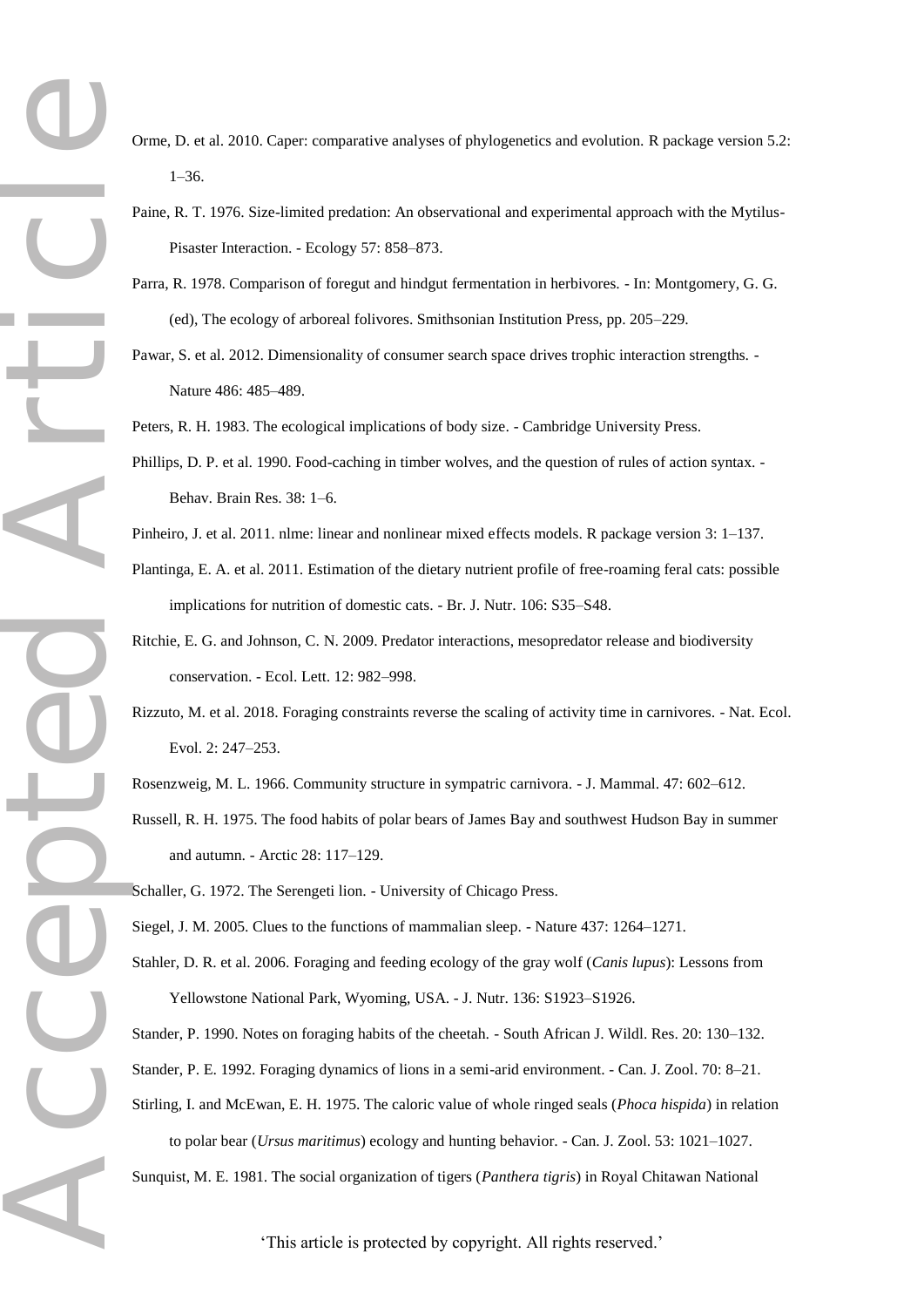Park, Nepal. - Smithson. Contrib. to Zool. 336: 107.

Sunquist, M. E. and Sunquist, F. 2002. Wild Cats of the World. - University of Chicago Press.

Terborgh, J. 1992. Maintenance of diversity in tropical forests. - Biotropica 24: 283–292.

Tsuji, Y. et al. 2015. Effects of food intake on digesta passage time in captive Japanese martens (*Martes melampus*) and implications for endozoochorous seed dispersal. - Mammal Study 40: 13–18.

Tucker, M. A. et al. 2016. Revisiting the cost of carnivory in mammals. - J. Evol. Biol. 29: 2181–2190.

van Aarde, R. J. 1980. The diet and feeding behaviour of feral cats, Felis catus at Marion Island. - South African J. Wildl. Res. 10: 123–128.

Vander Wall, S. 1990. Food hoarding in animals. - University of Chicago Press.

- Veasey, J. S. 2017. In pursuit of peak animal welfare; the need to prioritize the meaningful over the measurable. - Zoo Biol. 36: 413–425.
- Vézina, A. F. 1985. Empirical relationships between predator and prey size among terrestrial vertebrate predators. - Oecologia 67: 555–565.
- Wachter, B. et al. 2012. An advanced method to assess the diet of free-ranging large carnivores based on scats. - PLoS One 7: e38066.

Warton, D. I. et al. 2006. Bivariate line-fitting methods for allometry. - Biol. Rev. 81: 259-291.

- Warton, D. I. et al. 2012. smatr  $3 -$  an R package for estimation and inference about allometric lines. -Methods Ecol. Evol. 3: 257-259.
- Wilman, H. et al. 2014. EltonTraits 1.0: Species-level foraging attributes of the world's birds and mammals. - Ecology 95: 2027.
- Woodroffe, R. et al. 2007. African wild dogs (*Lycaon pictus*) can subsist on small prey: implications for conservation. - J. Mammal. 88: 181–193.
- Zalewski, A. 2005. Geographical and seasonal variation in food habits and prey size of European pine martens. - In: Martens and fishers (Martes) in human-altered environments. Springer, pp. 77–98.

Accepted Article Zalewski, A. 2007. Does size dimorphism reduce competition between sexes? The diet of male and female pine martens at local and wider geographical scales. - Acta Theriol. (Warsz). 52: 237–250. Zimmermann, B. et al. 2015. Predator-dependent functional response in wolves: from food limitation to surplus killing. - J. Anim. Ecol. 84: 102–112.

#### **Supplementary material**

Supplementary material (Appendix 1-2 (OIK-05488) as well as the original data as a file of several Excel spreadsheets at Dryad.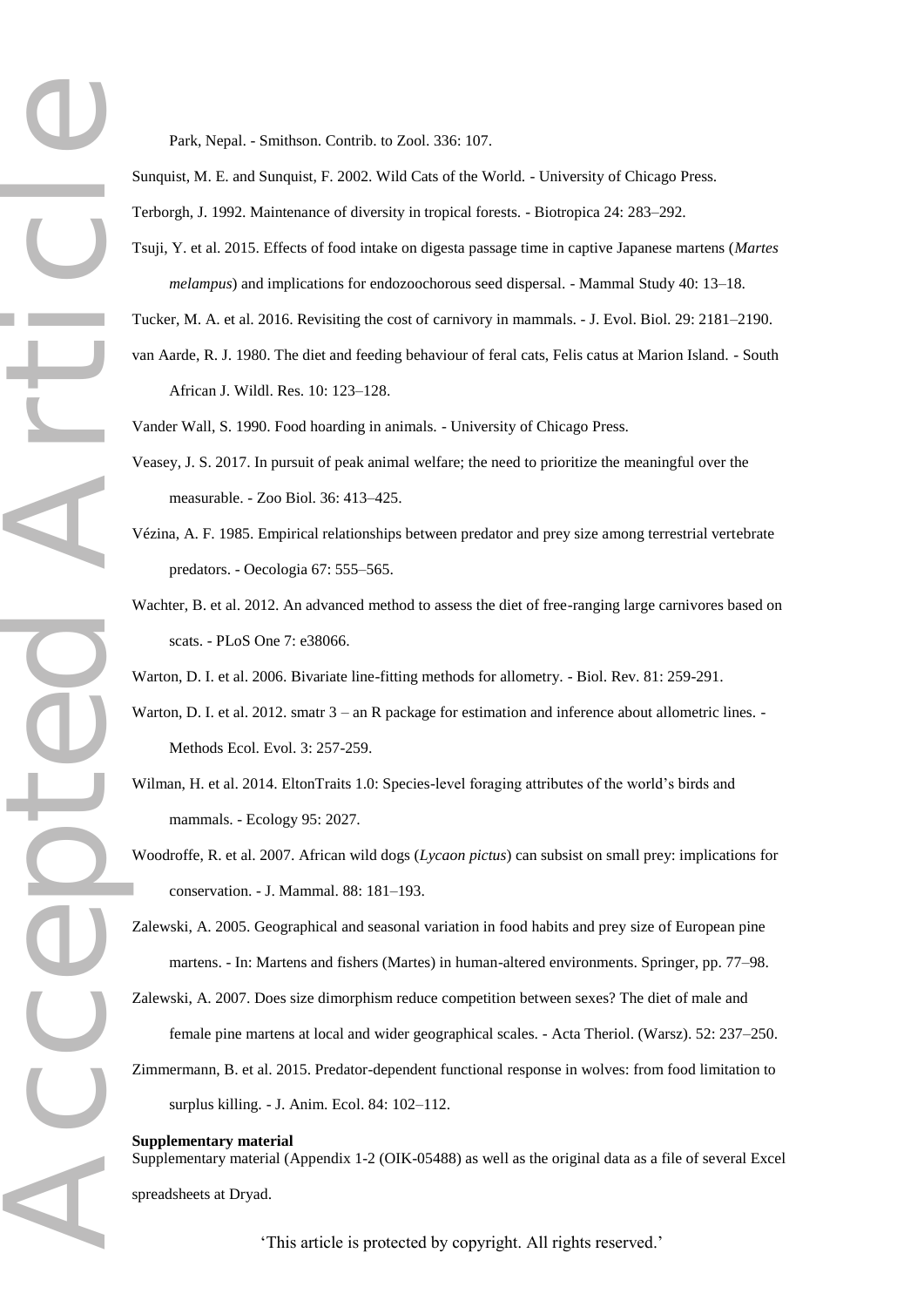## **Figure legends**

CC

**Fig. 1** Relationship between predator mass and (a) average prey mass or (b) average prey mass divided by the number of pack members (i $M_{prey}$ ). The dotted line represents y=x (predator mass = prey mass). Predators are grouped according to their  $iM<sub>prey</sub>$  relative to their stomach capacity C. The linked diamonds indicate the two ecotypes of the polar bear (*Ursus maritimus*, see text). Note that due to its comparatively large prey and large pack size, the bushdog (*Speothos venaticus*) is an outlier in (a) but not in (b). For statistics, see Table 1.

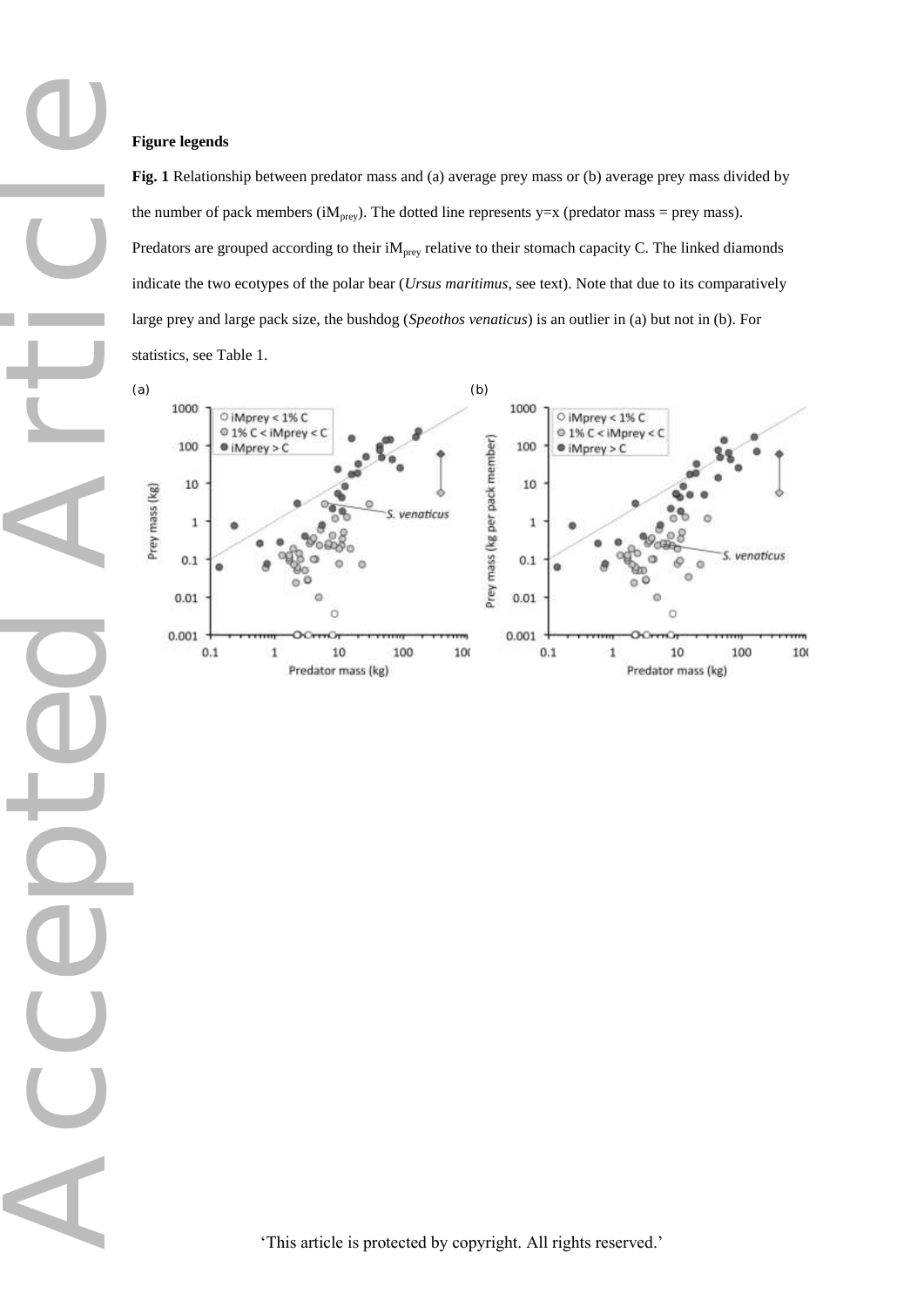**Fig. 2** Relationship between predator mass and the kill frequency (kills per day) necessary to meet energy demands for the species-specific average prey items. Predators are grouped according to their iM<sub>prey</sub> relative to their stomach capacity C. The linked diamonds indicate the two ecotypes of the polar bear (*Ursus maritimus*, see text). For large prey predators, the two linked data points indicate the kill frequency assuming a single meal from the prey (upper points, constrained by stomach capacity), and the kill frequency assuming that the prey can be consumed completely (i.e., over the course of several days, without scavengers or kleptoparasites), with dark dotted lines indicating the respective GLS regression lines. The bright dotted line indicates the (non-significant) GLS regression line for small prey predators. Actually observed kill frequencies reported in the literature (for sources, see Appendix 1 and the Dryad Digital Repository) are indicated as crosses. The light grey line represents the model by Peters (1983), the dark grey line the model by Vézina (1985). For statistics, see Table 2.



Accepted Article CCC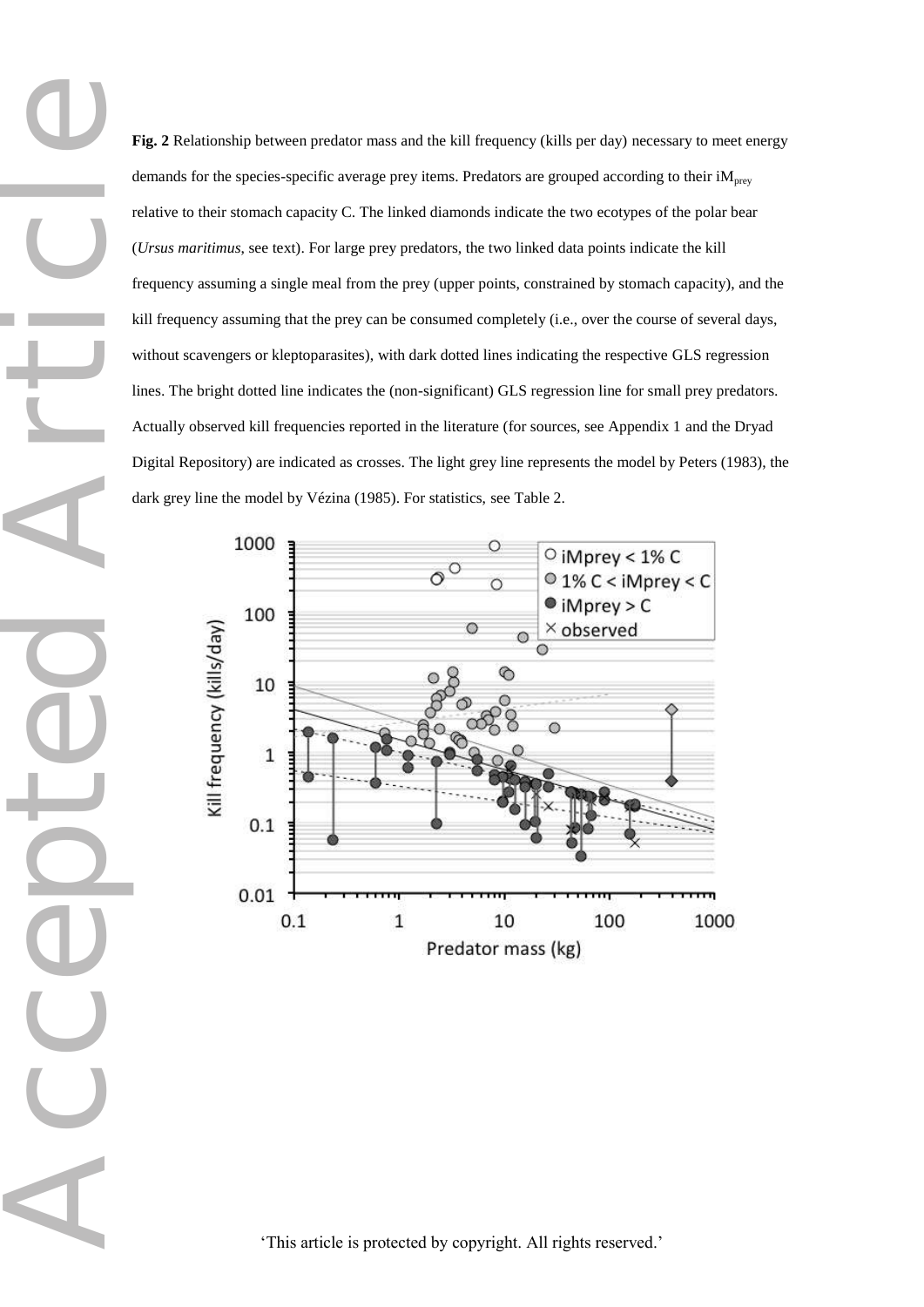Accepted Article **Fig. 3** Comparison of the scaling of stomach capacity C and the daily prey mass requirement with predator mass. Theoretically, below 4 kg, predators have to ingest more than their stomach capacity (i.e., have a shorter stomach passage than one day), whereas above 4 kg, predators can afford to eat less than their stomach capacity per day, and above 30 kg, predators can afford to only hunt/eat every second day.



'This article is protected by copyright. All rights reserved.'

COO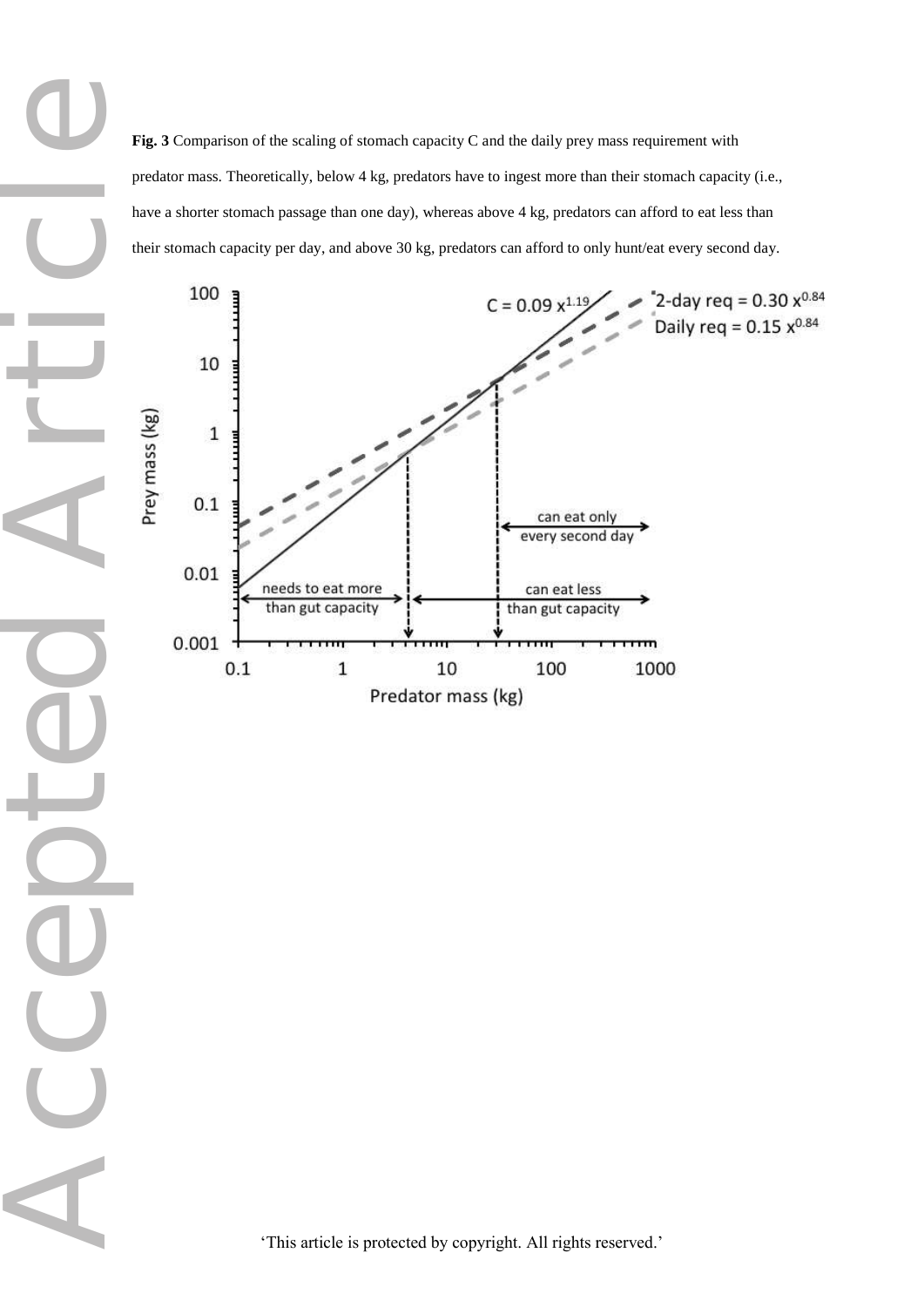# **Table legends**

**Table 1** Scaling relationships of prey mass (M<sub>prey</sub>) or prey mass available for the individual predator (iM<sub>prey</sub>) with predator mass (M<sub>pred</sub>) according to *a* M<sub>pred</sub><sup>b</sup> in different datasets (depending on the relationship between stomach capacity C and i $M_{prey}$ ) using standardized major axis regression (SMA), generalized least squares (GLS) or phylogenetic generalized least squares (PGLS)

| n                                                                                                                                        | Statistic                                                                 | λ                                                                                                                                                                                                                    | a (95%CI)                                                                                                                                                                                        | $b(95\%CI)$                                                                                                                                                                                                   | $\boldsymbol{p}$                                                                                                                                                                                                                                                                                                                                                                                                                                                                                                                                                                                        |
|------------------------------------------------------------------------------------------------------------------------------------------|---------------------------------------------------------------------------|----------------------------------------------------------------------------------------------------------------------------------------------------------------------------------------------------------------------|--------------------------------------------------------------------------------------------------------------------------------------------------------------------------------------------------|---------------------------------------------------------------------------------------------------------------------------------------------------------------------------------------------------------------|---------------------------------------------------------------------------------------------------------------------------------------------------------------------------------------------------------------------------------------------------------------------------------------------------------------------------------------------------------------------------------------------------------------------------------------------------------------------------------------------------------------------------------------------------------------------------------------------------------|
| 74                                                                                                                                       | <b>SMA</b>                                                                | $\overline{\phantom{a}}$                                                                                                                                                                                             | 0.01(0.00;0.02)                                                                                                                                                                                  | 2.34 (1.97;2.79)                                                                                                                                                                                              | < 0.001                                                                                                                                                                                                                                                                                                                                                                                                                                                                                                                                                                                                 |
|                                                                                                                                          | <b>GLS</b>                                                                | (0)                                                                                                                                                                                                                  | 0.03(0.01;0.07)                                                                                                                                                                                  | 1.56(1.17;1.96)                                                                                                                                                                                               | < 0.001                                                                                                                                                                                                                                                                                                                                                                                                                                                                                                                                                                                                 |
|                                                                                                                                          |                                                                           |                                                                                                                                                                                                                      | 0.02(0.00;0.08)                                                                                                                                                                                  | 1.74(1.30;2.18)                                                                                                                                                                                               | < 0.001                                                                                                                                                                                                                                                                                                                                                                                                                                                                                                                                                                                                 |
| 40                                                                                                                                       | <b>SMA</b>                                                                |                                                                                                                                                                                                                      | 0.02(0.01;0.04)                                                                                                                                                                                  | 1.52(1.15;2.00)                                                                                                                                                                                               | < 0.001                                                                                                                                                                                                                                                                                                                                                                                                                                                                                                                                                                                                 |
|                                                                                                                                          |                                                                           | (0)                                                                                                                                                                                                                  |                                                                                                                                                                                                  | 0.81(0.40;1.22)                                                                                                                                                                                               | < 0.001                                                                                                                                                                                                                                                                                                                                                                                                                                                                                                                                                                                                 |
|                                                                                                                                          |                                                                           |                                                                                                                                                                                                                      |                                                                                                                                                                                                  |                                                                                                                                                                                                               |                                                                                                                                                                                                                                                                                                                                                                                                                                                                                                                                                                                                         |
|                                                                                                                                          |                                                                           |                                                                                                                                                                                                                      |                                                                                                                                                                                                  |                                                                                                                                                                                                               | < 0.001                                                                                                                                                                                                                                                                                                                                                                                                                                                                                                                                                                                                 |
|                                                                                                                                          |                                                                           |                                                                                                                                                                                                                      |                                                                                                                                                                                                  |                                                                                                                                                                                                               | < 0.001                                                                                                                                                                                                                                                                                                                                                                                                                                                                                                                                                                                                 |
|                                                                                                                                          |                                                                           |                                                                                                                                                                                                                      |                                                                                                                                                                                                  |                                                                                                                                                                                                               | < 0.001                                                                                                                                                                                                                                                                                                                                                                                                                                                                                                                                                                                                 |
|                                                                                                                                          |                                                                           |                                                                                                                                                                                                                      |                                                                                                                                                                                                  |                                                                                                                                                                                                               | < 0.001                                                                                                                                                                                                                                                                                                                                                                                                                                                                                                                                                                                                 |
|                                                                                                                                          |                                                                           |                                                                                                                                                                                                                      |                                                                                                                                                                                                  |                                                                                                                                                                                                               | < 0.001                                                                                                                                                                                                                                                                                                                                                                                                                                                                                                                                                                                                 |
|                                                                                                                                          |                                                                           |                                                                                                                                                                                                                      |                                                                                                                                                                                                  |                                                                                                                                                                                                               | < 0.001                                                                                                                                                                                                                                                                                                                                                                                                                                                                                                                                                                                                 |
|                                                                                                                                          |                                                                           |                                                                                                                                                                                                                      |                                                                                                                                                                                                  |                                                                                                                                                                                                               | 0.003                                                                                                                                                                                                                                                                                                                                                                                                                                                                                                                                                                                                   |
|                                                                                                                                          |                                                                           |                                                                                                                                                                                                                      |                                                                                                                                                                                                  |                                                                                                                                                                                                               | < 0.001                                                                                                                                                                                                                                                                                                                                                                                                                                                                                                                                                                                                 |
|                                                                                                                                          |                                                                           |                                                                                                                                                                                                                      |                                                                                                                                                                                                  |                                                                                                                                                                                                               |                                                                                                                                                                                                                                                                                                                                                                                                                                                                                                                                                                                                         |
|                                                                                                                                          |                                                                           |                                                                                                                                                                                                                      |                                                                                                                                                                                                  |                                                                                                                                                                                                               | < 0.001                                                                                                                                                                                                                                                                                                                                                                                                                                                                                                                                                                                                 |
|                                                                                                                                          |                                                                           |                                                                                                                                                                                                                      |                                                                                                                                                                                                  |                                                                                                                                                                                                               | < 0.001                                                                                                                                                                                                                                                                                                                                                                                                                                                                                                                                                                                                 |
|                                                                                                                                          |                                                                           | $0*$                                                                                                                                                                                                                 |                                                                                                                                                                                                  | ٠                                                                                                                                                                                                             | $\blacksquare$                                                                                                                                                                                                                                                                                                                                                                                                                                                                                                                                                                                          |
|                                                                                                                                          |                                                                           |                                                                                                                                                                                                                      |                                                                                                                                                                                                  |                                                                                                                                                                                                               |                                                                                                                                                                                                                                                                                                                                                                                                                                                                                                                                                                                                         |
|                                                                                                                                          |                                                                           |                                                                                                                                                                                                                      |                                                                                                                                                                                                  |                                                                                                                                                                                                               |                                                                                                                                                                                                                                                                                                                                                                                                                                                                                                                                                                                                         |
|                                                                                                                                          |                                                                           |                                                                                                                                                                                                                      |                                                                                                                                                                                                  |                                                                                                                                                                                                               |                                                                                                                                                                                                                                                                                                                                                                                                                                                                                                                                                                                                         |
|                                                                                                                                          |                                                                           |                                                                                                                                                                                                                      |                                                                                                                                                                                                  |                                                                                                                                                                                                               |                                                                                                                                                                                                                                                                                                                                                                                                                                                                                                                                                                                                         |
|                                                                                                                                          |                                                                           |                                                                                                                                                                                                                      |                                                                                                                                                                                                  |                                                                                                                                                                                                               |                                                                                                                                                                                                                                                                                                                                                                                                                                                                                                                                                                                                         |
|                                                                                                                                          |                                                                           |                                                                                                                                                                                                                      |                                                                                                                                                                                                  |                                                                                                                                                                                                               |                                                                                                                                                                                                                                                                                                                                                                                                                                                                                                                                                                                                         |
|                                                                                                                                          |                                                                           |                                                                                                                                                                                                                      |                                                                                                                                                                                                  |                                                                                                                                                                                                               |                                                                                                                                                                                                                                                                                                                                                                                                                                                                                                                                                                                                         |
|                                                                                                                                          |                                                                           |                                                                                                                                                                                                                      |                                                                                                                                                                                                  |                                                                                                                                                                                                               |                                                                                                                                                                                                                                                                                                                                                                                                                                                                                                                                                                                                         |
|                                                                                                                                          |                                                                           |                                                                                                                                                                                                                      |                                                                                                                                                                                                  |                                                                                                                                                                                                               |                                                                                                                                                                                                                                                                                                                                                                                                                                                                                                                                                                                                         |
|                                                                                                                                          |                                                                           |                                                                                                                                                                                                                      |                                                                                                                                                                                                  |                                                                                                                                                                                                               |                                                                                                                                                                                                                                                                                                                                                                                                                                                                                                                                                                                                         |
| Dataset<br>whole<br>$1\%C < iM_{prey} < C$<br>iM <sub>prey</sub> > 0<br>whole<br>$1\%C < iM_{\text{prey}} < C$<br>iM <sub>prey</sub> > C | phylogenetic generalized least squares (PGLS)<br>27<br>74<br>40<br>$27\,$ | <b>PGLS</b><br><b>GLS</b><br><b>PGLS</b><br><b>SMA</b><br><b>GLS</b><br><b>PGLS</b><br><b>SMA</b><br><b>GLS</b><br><b>PGLS</b><br><b>SMA</b><br><b>GLS</b><br><b>PGLS</b><br><b>SMA</b><br><b>GLS</b><br><b>PGLS</b> | $0.220*$<br>$0*$<br>(0)<br>$0.189*$<br>(0)<br>$0.321**$<br>(0)<br>$0*$<br>$\blacksquare$<br>(0)<br>* $\lambda$ significantly different from 1; ** $\lambda$ significantly different from 0 and 1 | 0.05(0.02;0.10)<br>0.39(0.20;0.78)<br>0.52(0.27;0.98)<br>0.53(0.24;1.17)<br>0.01(0.00;0.02)<br>0.03(0.01;0.06)<br>0.02(0.00;0.09)<br>0.02(0.01;0.04)<br>0.06(0.03;0.11)<br>0.36(0.20;0.64)<br>0.45(0.26;0.78) | <b>Table 1</b> Scaling relationships of prey mass ( $M_{\text{prey}}$ ) or prey mass available for the individual predator (i $M_{\text{prey}}$ ) with predator mass ( $M_{\text{pred}}$ )<br>datasets (depending on the relationship between stomach capacity C and $iM_{prey}$ ) using standardized major axis regression (SMA), gene<br>1.31(1.12;1.55)<br>1.19(0.98;1.41)<br>1.23(0.99;1.47)<br>2.18(1.83;2.60)<br>1.42(1.04;1.80)<br>1.60(1.18;2.02)<br>1.41(1.06;1.88)<br>0.64(0.24;1.04)<br>1.17(1.00;1.39)<br>1.08(0.90;1.27)<br>'This article is protected by copyright. All rights reserved.' |